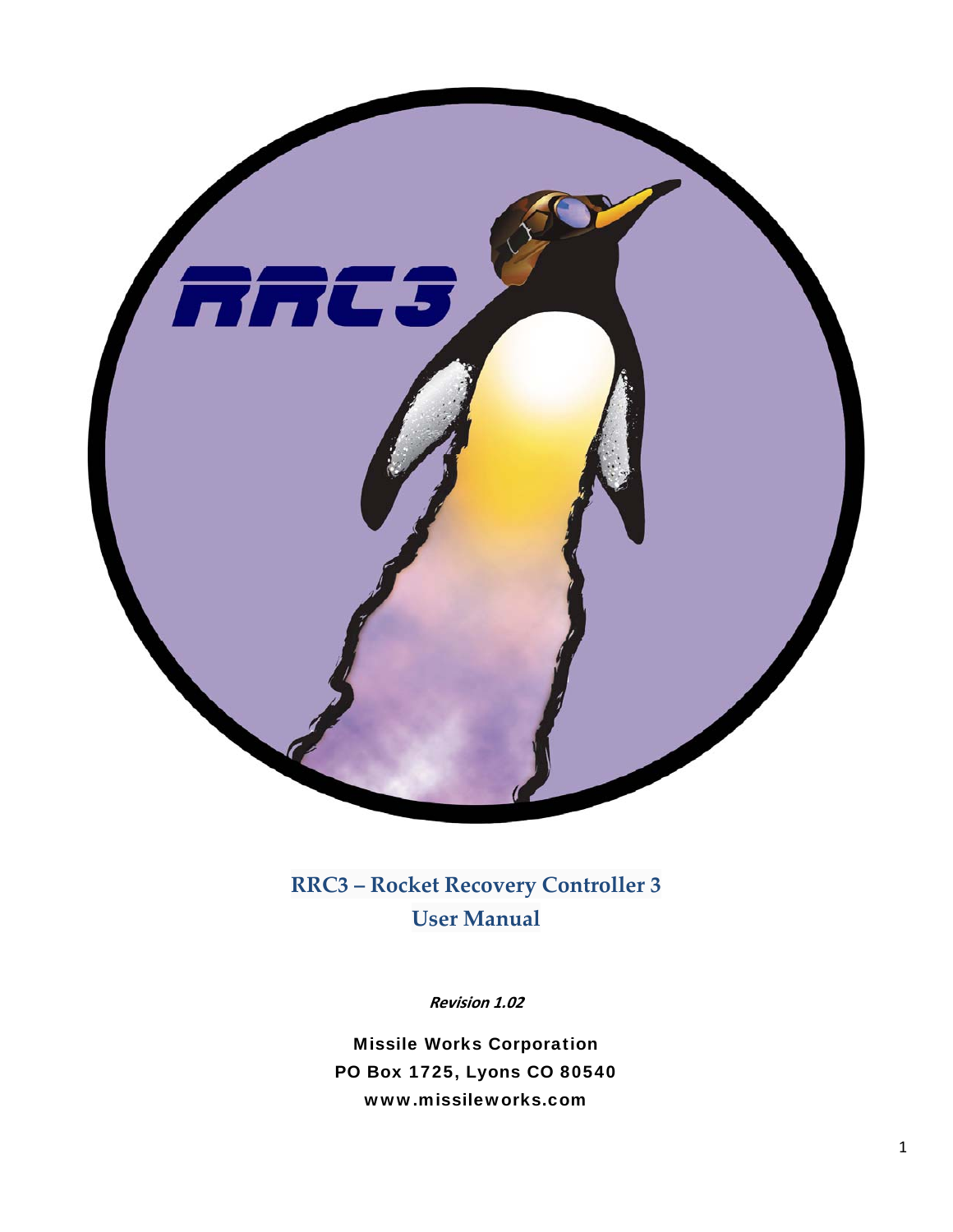# **Introduction**

## **Overview**

The Rocket Recovery Controller 3 (RRC3) is a barometric dual‐deploy altimeter, with the features of high‐end units, at the cost of those with a more modest feature set. In addition to basic dual‐deploy capability, the RRC3 is a multi‐flight recording unit, allowing you to fly all day, without the need to stop and download data in between flights.

Two-stage (or dual) deployment is preferable to single parachute or streamer recovery systems for high-power rocketry. Recovery of large, heavy rockets with a small parachute or streamer alone does not supply enough drag to safely recover the rocket without damage. An adequately sized parachute deployed at a high altitude may cause the rocket to drift out of the launch area, making recovery difficult if not impossible.

Two stage (or dual) deployment recovery systems either separate the rocket airframe into two sections or eject a small drogue parachute or streamer at apogee, allowing the rocket to descend at a rapid yet controlled rate. When the rocket descends to a predetermined altitude above its initial launch elevation, it then deploys the main parachute, allowing the rocket to make a safe landing.

## **Primary Features**

- Drogue and Main outputs
- Configurable Deployment operations
- Configurable Main and Arming altitudes
- User-selectable beep frequency
- Configurable third "Aux" output
- 15 flight memory  $@$  ~28 minutes per flight
- Live data streaming and telemetry capability

### **Specifications**

| <b>Operational Ranges</b>   | Sport Unit (40K MSL) / Xtreme Unit (100K MSL) |
|-----------------------------|-----------------------------------------------|
| <b>Arming Mode</b>          | <b>Barometric</b>                             |
| Minimum altitude for arming | 100 feet (adjustable)                         |
| Battery                     | 3.5 volts to 10 volts                         |
| <b>Test Current</b>         | 17ua to 50ua (battery dependent)              |
| <b>Firing Current</b>       | 5 amps for 1 second (Drogue / Main)           |
| <b>Dimensions</b>           | 23.5mm x 99.5mm (0.925" x 3.917")             |

### **Handling Precautions**

- Always handle the RRC3 in a static‐free, grounded environment
- Never touch/handle the RRC3 when it is armed and connected to live pyrotechnic charges
- Always allow the RRC3 to adjust to ambient temperature conditions prior to arming and flying
- Always prepare your rocket and recovery system components with the RRC3 powered off
- Never cycle the RRC3 power switch off, then immediately back on (allow at least 10 seconds).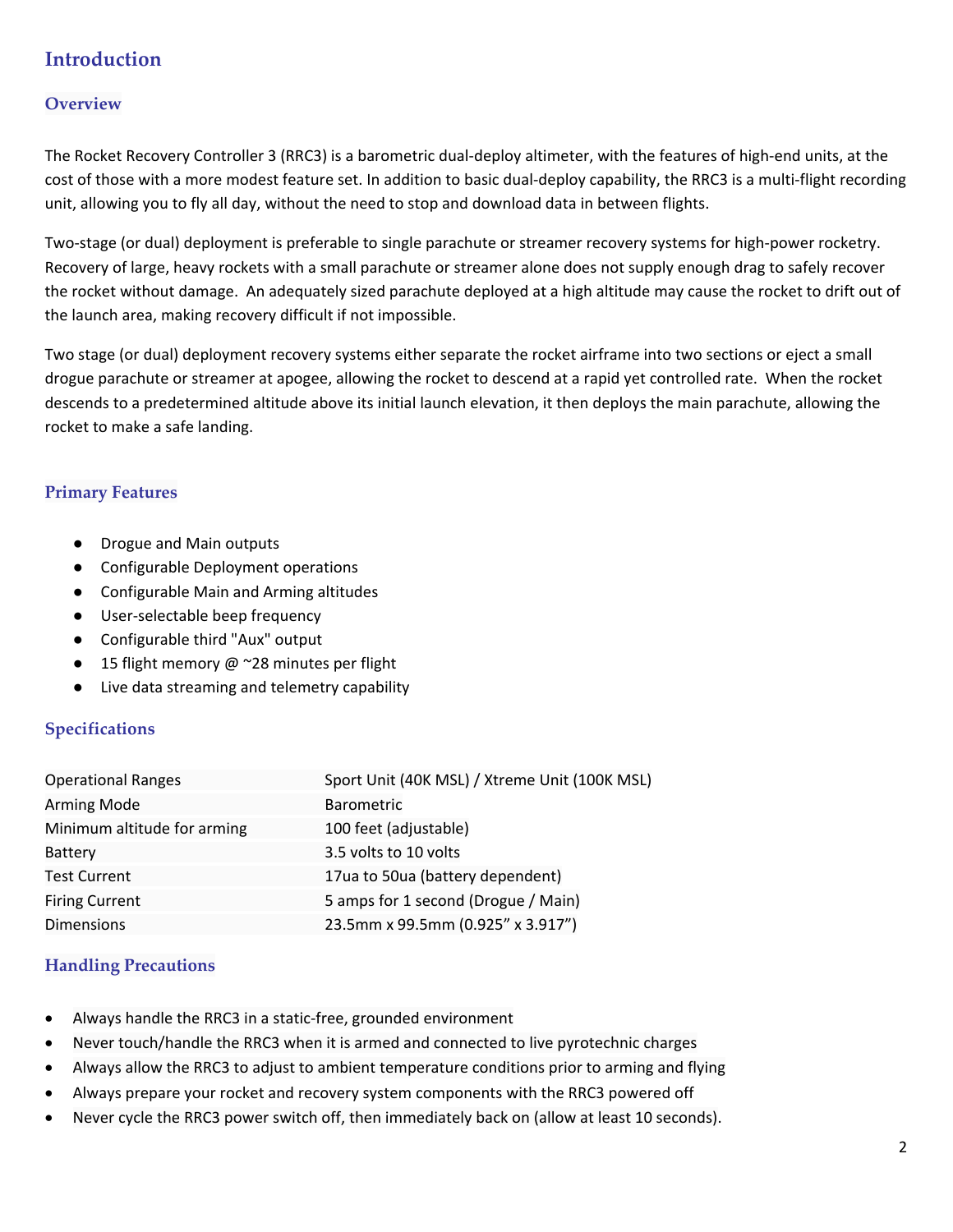## **RRC3 System Options**

- Computer USB interface board, for configuration and data download via **mDACS** PC software
- Bluetooth interface board for Smartphone configuration and data download
- LCD interface terminal for field configuration of unit and field review of flight data
- Combo GPS/Telemetry board for live downlink of location/data stream
- PerfectFlite DT2/DT3 interface adapter for the configuration/download from RRC3
- Wiring harnesses for custom interface of Comm and Auxiliary Output
- Auxiliary Pyro Expansion board, providing additional output channels and timing

#### **Default Base Settings**

|           | Arming Altitude          | 300' AGL                              |
|-----------|--------------------------|---------------------------------------|
| $\bullet$ | Main Deployment Altitude | 500' AGL                              |
|           | Deployment Mode          | Drogue @ Apogee / Main @ AGL altitude |
| $\bullet$ | <b>Audio Options</b>     | <b>Continuity Beep</b>                |
|           | Units                    | Feet / Feet per second                |
| $\bullet$ | Low Voltage Lockout      | <b>Disabled</b>                       |
| $\bullet$ | Piezo Tone               | 1.04 KHz                              |
|           | Drogue Delay             | 1 second (Used in Backup Mode only)   |

NOTE: You can reset the settings of the RRC3 back to these defaults using the following procedure:

- ‐ Push and Hold the programming pushbutton.
- ‐ Apply power to the RRC3 while the pushbutton is pressed (the LED will flicker).
- ‐ Continue holding down the pushbutton for approximately 5 seconds.
- ‐ Release the pushbutton when it beeps (refer to POST codes in the **Operational Modes** section).
- ‐ Shut the RRC3 off.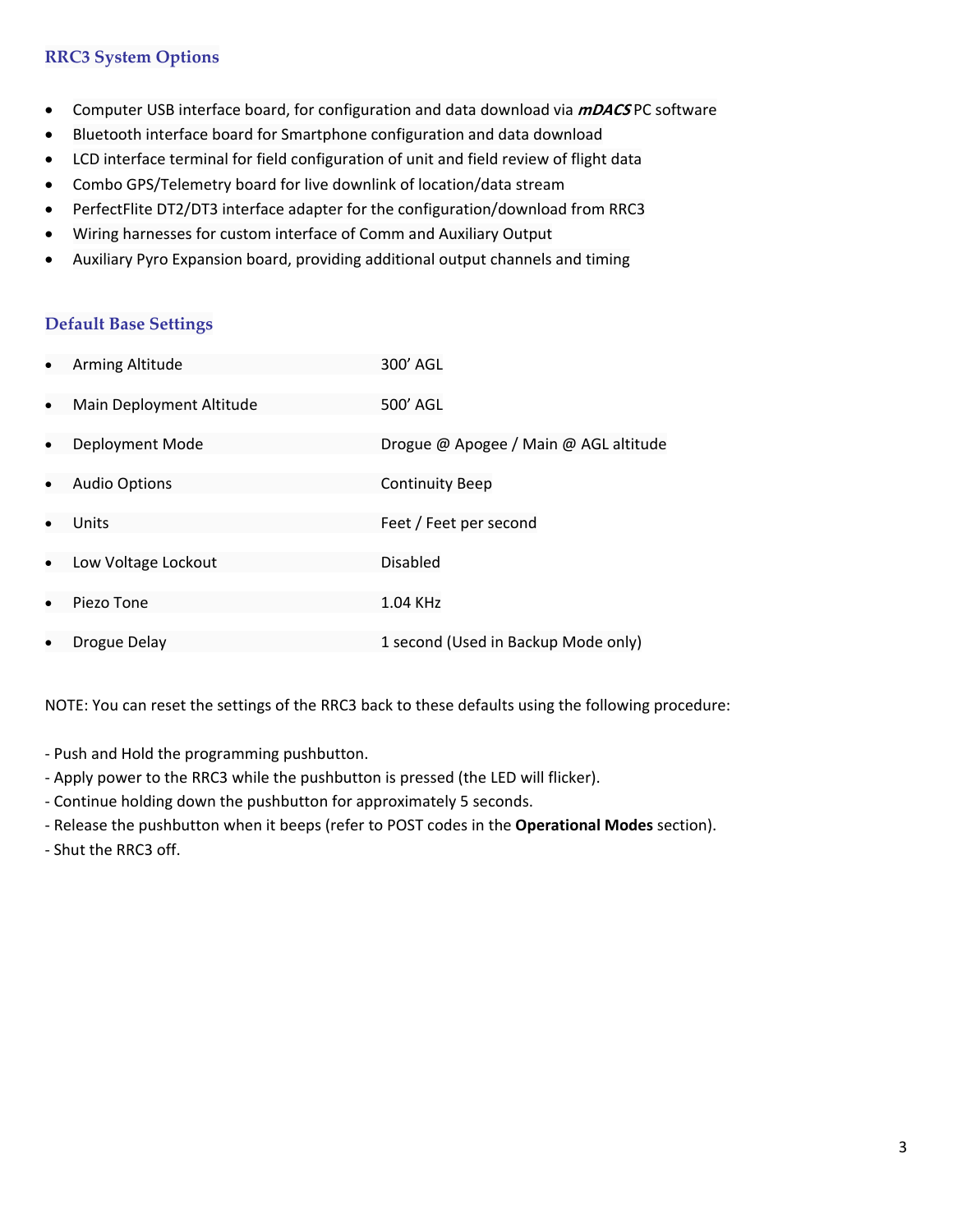# **Installation**

# **Altimeter Mounting**



The RRC3 does not have an "up" orientation, and can be mounted in any convenient orientation. It is important to mount the altimeter securely, preventing it from suffering damage during flight.

When planning the layout of your altimeter bay, in addition to mounting the RRC3, be sure to provide secure mounting for the battery. An unsecured battery can break free during recovery events, resulting in damage to the altimeter.

4/40 screw hardware is recommended to mount the RRC3 onto the altimeter bay "sled" of the rocket. Nylon standoffs or insulated washers are also required to provide clearance for the barometric sensor located on the bottom side of the circuit board.

The altimeter bay section used for the RRC3 must be a sealed chamber with a static pressure ports (see the next section for port sizing). The sealing of the chamber is necessary for several reasons:

- Isolates the electronics from the ejection‐charge heat, residue, and over‐pressure
- Isolates the electronics from the aerodynamic pressure and vacuum during flight
- Provides uniform static pressure equilibrium to ambient pressure during flight

IMPORTANT: Inadequate sealing of the electronics bay or exposure of the electronics to ejection charge heat, BP **residue, or pressure will cause the RRC3 to malfunction.**

IMPORTANT: Black powder residue is extremely corrosive to the circuit board and its components. Always clean off any **inadvertent residue immediately to avoid long‐term damage to the unit.**

# **Static Pressure Ports**

Barometric altimeters require equalization of the air pressure inside the altimeter bay and the air pressure outside the rocket. To provide this, one or more static pressure ports are required. While one port can be used, to reduce spurious readings due to wind across a single port, multiple equally spaced ports is recommended.

Static ports should be located where they are not affected by anything which can cause turbulence in the airflow over the port. This includes rail buttons, screw heads, nosecones and transitions – the farther the static port(s) can be located from such items, the better.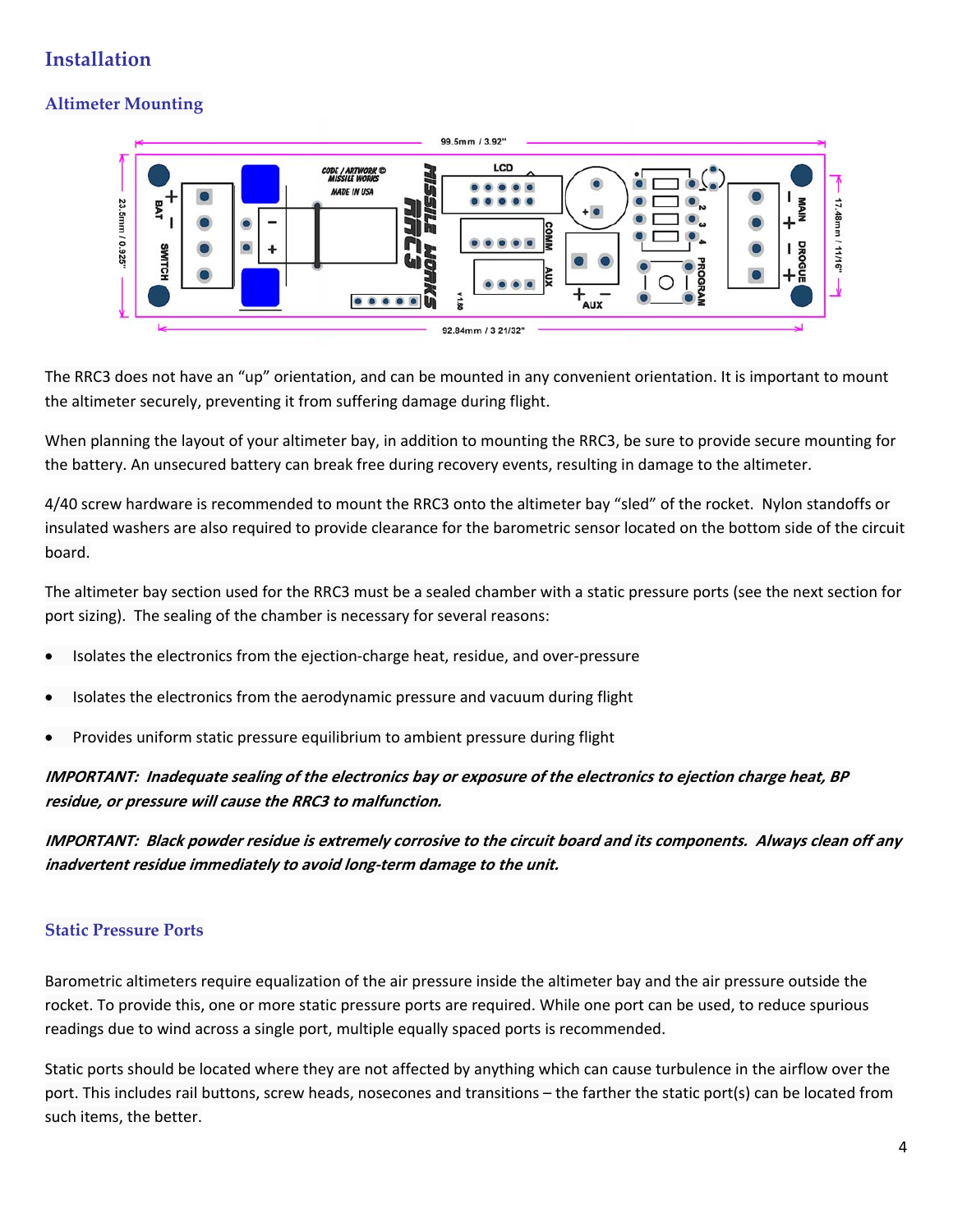The sizing of static port(s) requires that you first calculate the volume of the electronics bay as follows:

### **Volume <sup>=</sup> Bay Radius (inches) <sup>x</sup> Bay Radius (inches) <sup>x</sup> Bay Length (inches) <sup>x</sup> 3.14**

Next, use the appropriate single port formula to calculate the size of a single port:

### **For volumes <sup>&</sup>lt; 100 Single Port Diameter (inches) <sup>=</sup> Volume / 400**

**OR**

 **For volumes >= 100 Single Port Diameter <sup>=</sup> 2 <sup>x</sup> SQRT (Volume / 6397.71)**

If you plan to use multiple ports (recommended), determine how many ports to use (a minimum of 3 is recommended), then calculate the size of each port using these multi‐port formulas:

**Single Port Area <sup>=</sup> (Single Vent Diameter / 2) <sup>x</sup> (Single Vent Diameter / 2) <sup>x</sup> 3.14**

**Multi Port Diameter <sup>=</sup> 2 <sup>x</sup> SQRT ((Single Vent Area / # of holes) / 3.14)**

# **Power and Wiring Considerations**

The RRC3 is designed to be operated with a standard 9‐volt alkaline battery. Standard 9V alkalines are an optimal choice, providing an inexpensive and widely available battery type with secure snap connectors. Always purchase and use premium alkaline batteries.

Other battery types can be used, including NiCd, NiMH, LiPo, or other battery chemistries. Your battery choice must source and maintain an absolute minimum of 3.5 volts, and also be limited to a maximum of 10 volts.

It should be noted that 9V alkaline batteries can source a maximum discharge current of about 5 amps into a short. The Drogue, Main, and Aux outputs of the RRC3 are rated for 5A service. When using other batteries chemistries that can source higher discharge currents, users should ensure the output connections to the Drogue, Main, and Aux are not shorted, and the connected electronic match loads do not exceed 5A to avoid damaging the unit.

The brownout capacitor is optimized to prevent an over-current brownout condition when operating the RRC3 with a 9 volt battery. Lower battery voltages reduce the total brownout time capability of the capacitor. If you do choose to use a lower voltage battery than 9V, ensure your battery has adequate voltage/power reserve to prevent a brownout condition during flight due to a voltage dip, and that you are extra attention to the loads required by your e‐matches.

Nominal power consumption for the RRC3 is approximately 6ma. When beeping and flashing however, power consumption can jump up to ≈35ma. During Pre‐launch on the pad, and Post Flight after recovery, the altimeter will beep and flash the LED. During flight operations, the LED will illuminate when the velocity discriminator lockout conditions are active.

### **IMPORTANT: Always use <sup>a</sup> battery system of 10 Volts or less to avoid damaging the RRC3**

IMPORTANT: Always load-test your battery prior to flight to ensure adequate power reserve for reliable operation and ignition of the ejection charges. Inadequate sizing of an external battery system or high-current demands on the battery system during event initiation may lead to power and processor brown-out conditions, resulting in recovery failure.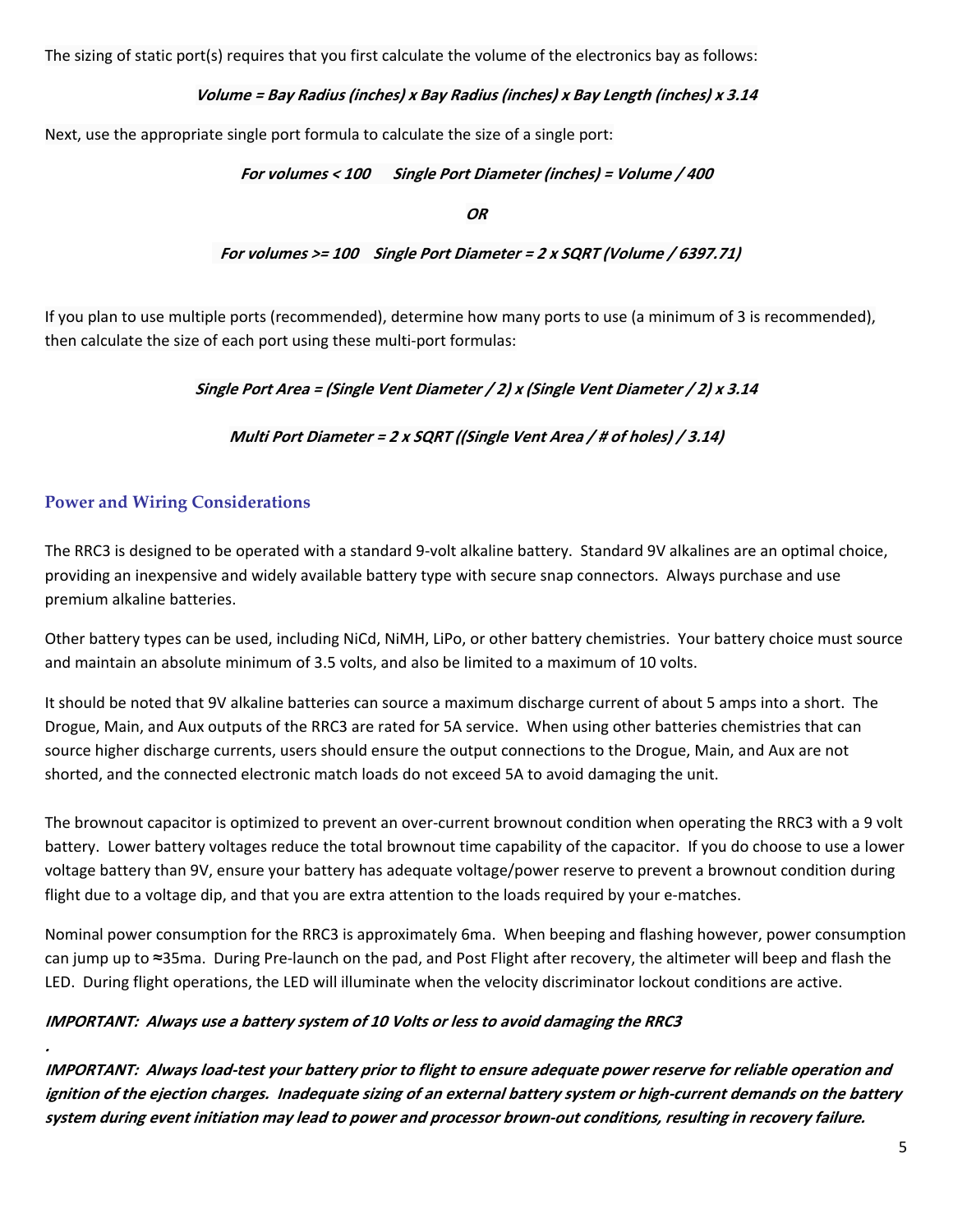In addition, it is important to pay attention to battery polarity – the positive terminal on the battery must be connected to the positive terminal (marked with a + sign) on the altimeter. Connecting the battery backwards will not damage the unit, however the altimeter won't operate.

Stranded 20‐22 AWG wire is recommended for the battery and power switch terminals.

# **Power Switch Considerations**

In addition to providing a power source, a power switch should be connected to the switch terminals (next to the power terminals) on the altimeter. The switch used can be as simple as a pair of wires which are twisted together prior to flight (i.e. "twist and tape"), or as complex as a magnetically activated solid‐state switch.

Switches which provided positive, bounce‐free contact, such as twisted wires, high quality rotary or lever switches, push on/off, and screw switches, are recommended for their simplicity and reliability.

If you do use the "twist and tape" method, please use the following guidelines:

- •Do Not poke the wires back into the airframe after making a connection. When the wires are poked back into the airframe, this creates a safety issue should the rocket need to be disarmed and removed from the pad for any reason, as it is difficult, if not impossible, to fish the wires back out of the hole.
- • Maintain positive contact of the stripped wire ends while twisting them together to avoid power bobbles which can lead to brownouts or other undesired results, including potential output event activations due to potential undefined states of operation.
- •It is best to tape the leads, after twisting them, then tape them to the airframe, or poke the end into another hole on the airframe, leaving a length of wire exposed and accessible on the outside of the airframe.

If your switch requires specific polarity, the (+) powered switch terminal is located adjacent to the battery negative terminal.

# **Drogue and Main Ejection Charge Connections**

The RRC3 is designed to be used with low current electric matches (Daveyfire, Oxral, MTEK, JTEK), or low current motor igniters (Quest Q2G2).

It's also extremely important that you pay attention and validate that you connect your drogue ejection charge to the drogue terminals and the main ejection charge to the main terminals. These terminals are clearly marked on the board with positive and negative designations.

The RRC3 employs the use of an "Open Drain MosFET" device to activate the ejection charges. The battery voltage is always present on the (+) terminal while power is applied to the RRC3, and the (‐) terminal is a high resistance connection that prevents any current flow until the MosFET is gated on at the appropriate event time.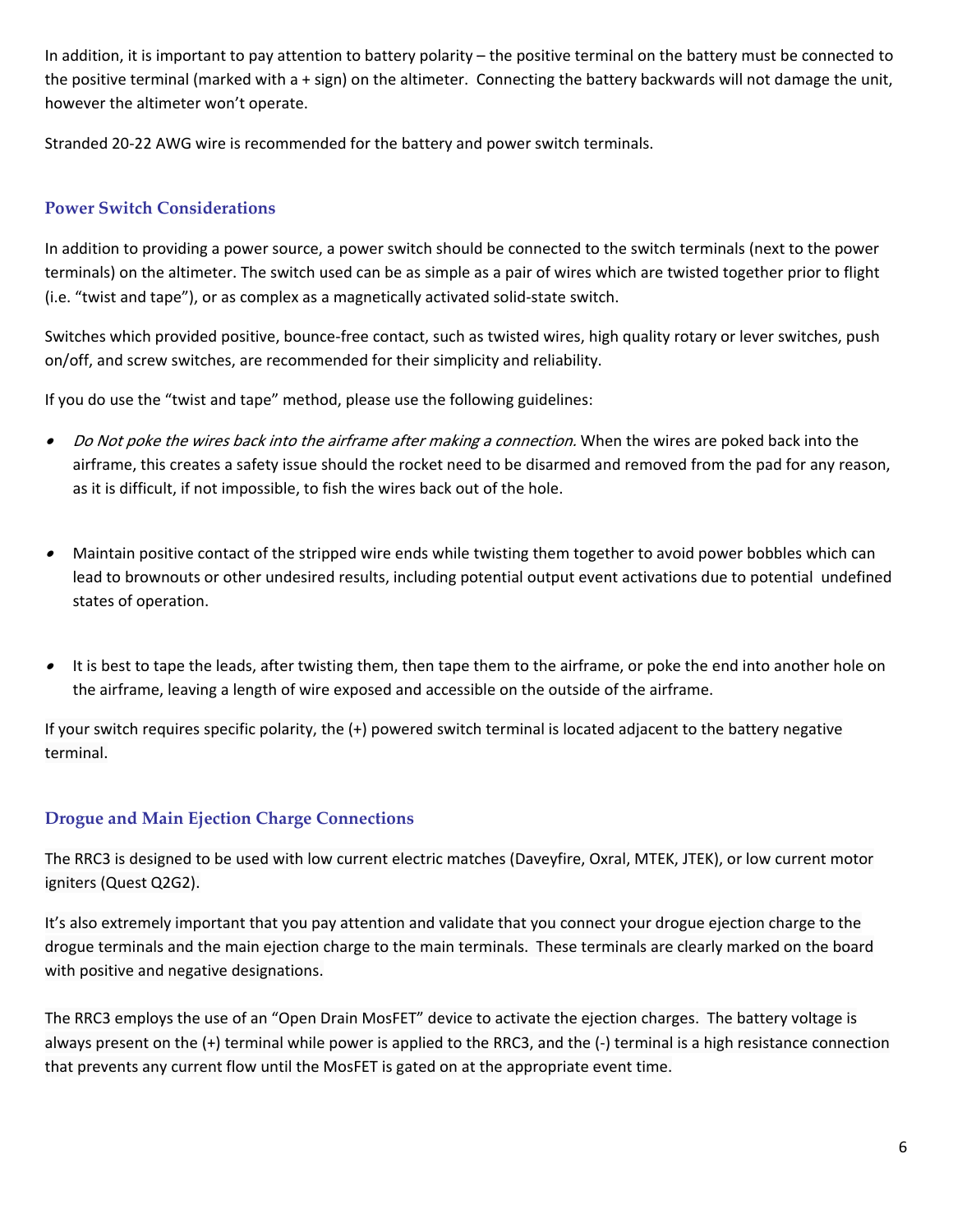# IMPORTANT: NEVER attach live ejection charges with the altimeter powered ON. Always connect live ejection charges **with the altimeter powered OFF.**

Always pre‐measure your deployment charge matches or igniters for a nominal resistance and verify they are not shorted. A nominal resistance for a low current device should be in the range of 1 to 2 ohms.

# **At the Pad**

At the launch pad, begin by placing your rocket on the pad/rail, and raising the rocket to the vertical (launch) position. Do not install the igniter at this time.

Before you arm the altimeter, have bystanders remove themselves to a safe distance where they will not be injured, should the ejection charges fire prematurely.

Turn on the arming switch for the altimeter, and listen for the startup sequence. The altimeter startup sequence is as follows :

- 1. 5 second long beep (init mode)
- 2. 10 second baro history init time (silence)
- 3. Settings beep (when enabled) or POST fault code beep (if a fault, see POST fault codes)
- 4. 10 second launch commit test time (silence)
- 5. Launch Detect mode (continuity beeps)
	- a. A long beep indicates no continuity on any event terminal.
	- b. One short beep indicates continuity on only the drogue terminal.
	- c. Two short beeps indicate continuity on only the main terminal.
	- d. Three short beeps indicate continuity on the main and drogue terminals.

Assuming the altimeter beeps out the expected continuity status, your altimeter is ready for launch. At this point, you should install the igniter, connect the igniter leads, and leave the area.

Should there be a need to remove the rocket from the pad, or otherwise change its position, begin by disconnecting and removing the igniter. Then, turn off the arming switch for the altimeter, and wait a minimum of 10 seconds after the altimeter stops beeping before moving the rocket.

# **Analyzing Your Flight**

After your flight, the altimeter will beep/flash out your peak altitude using a "per digit" method. For example, let's say your rocket flew to a peak altitude of 2,340 feet. You'd hear the following beep sequence:

beep‐beep (2), short pause

beep‐beep‐beep (3), short pause

beep‐beep‐beep‐beep (4), short pause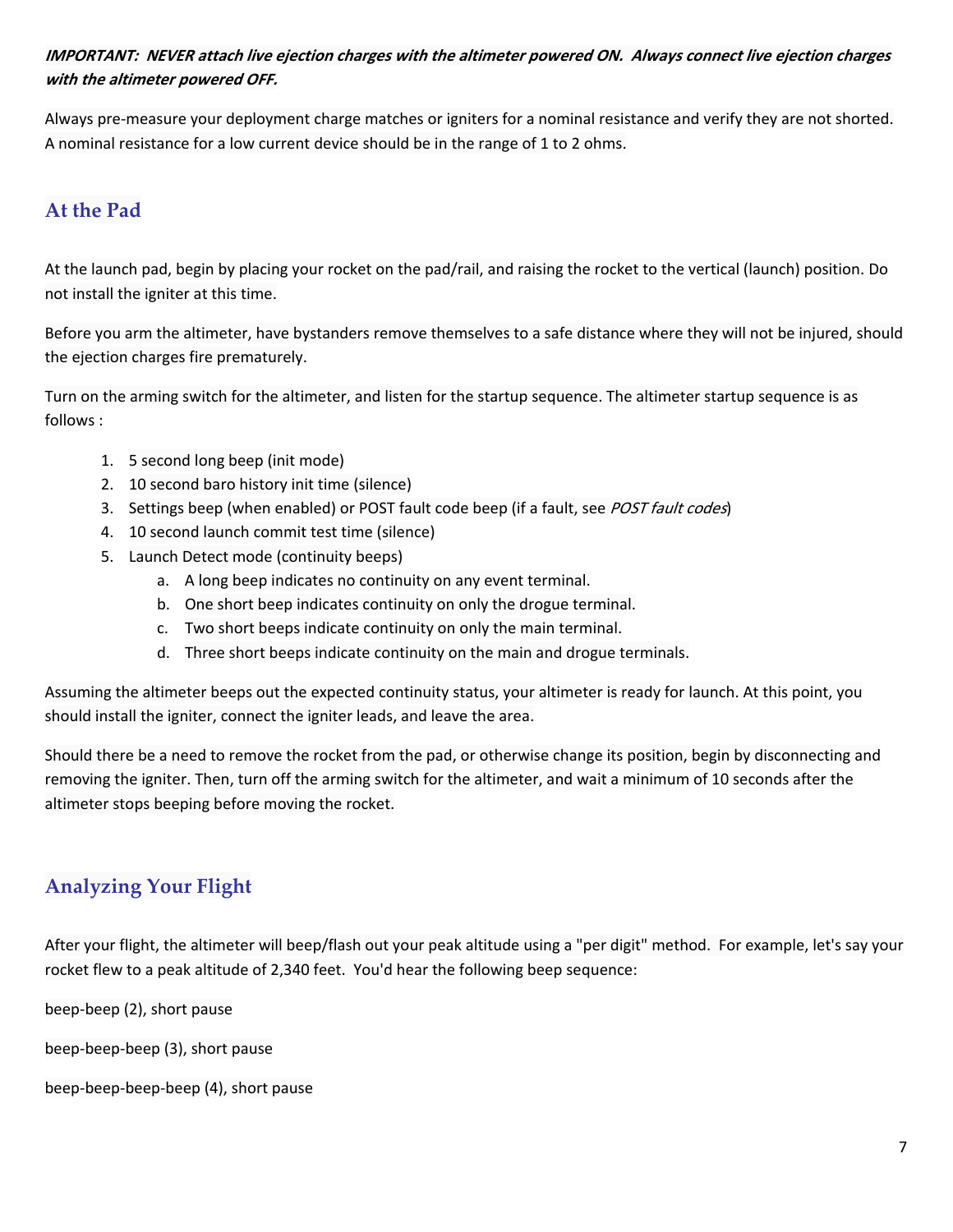beeeeeeeeeeeeeeeep (0), short pause

Short low tone beep (end of audio value report)

Long pause (beeping will repeat)

The altimeter will continue to beep as described until powered off. There are additional flight data items you can enable to beep after each flight (see the "Audio Options" setting in the Advanced Operation section).

# **Operating Tips for Success**

- Always pre-test your altimeter as COMPLETELY as possible prior to every flight. This includes a test of the inputs, outputs, and baro system. These tests can be performed using the diagnostics capability of the RRC3 (see the Advanced Operation section).
- Always pre‐test your batteries before each flight and ensure they have adequate power capacity for the anticipated worst case flight profile, including unplanned "on-the-pad" waiting time.
- Always pre‐measure your deployment charge initiators. Measure them for a nominal resistance and verify they are not shorted.
- Proper port‐sizing creates ideal equilibrium rates. Ensure that your porting is compliant with the recommended sizing. Improperly sized porting or other leaks in the electronics bay can create parasitic pressure effects, impacting equilibrium rates and reliable recovery.

# **Advanced Features and Operation**

The RRC3 provides a number of advanced features and operations while still maintaining and providing the basics of simple and reliable dual event recovery and peak altitude determination. These advanced features are easily accessible, but do not interfere or get in the way of the basic functions that the RRC3 provides.

# **Dual Battery Wiring**

The RRC3 is designed to fly using 9V alkaline batteries in tandem with low current ematches for the drogue and main deployment charges. Should your application require higher current for output events, or your operating at lower battery voltages you might consider using a dual battery wiring setup. This method isolates the RRC3 Logic Battery power from the Drogue/Main Deployment charge power, thus eliminating any potential voltage brown‐out scenarios during event activation. The logic battery must comply with the 3.5VDC to 10VDC rating as mentioned in the specs; however your pyro battery may any voltage up to an absolute maximum of 30VDC.

It is also recommended when using this dual battery operation to first activate the RRC3 Logic Switch, and after verification of a successful boot, then activate the Pyro Switch.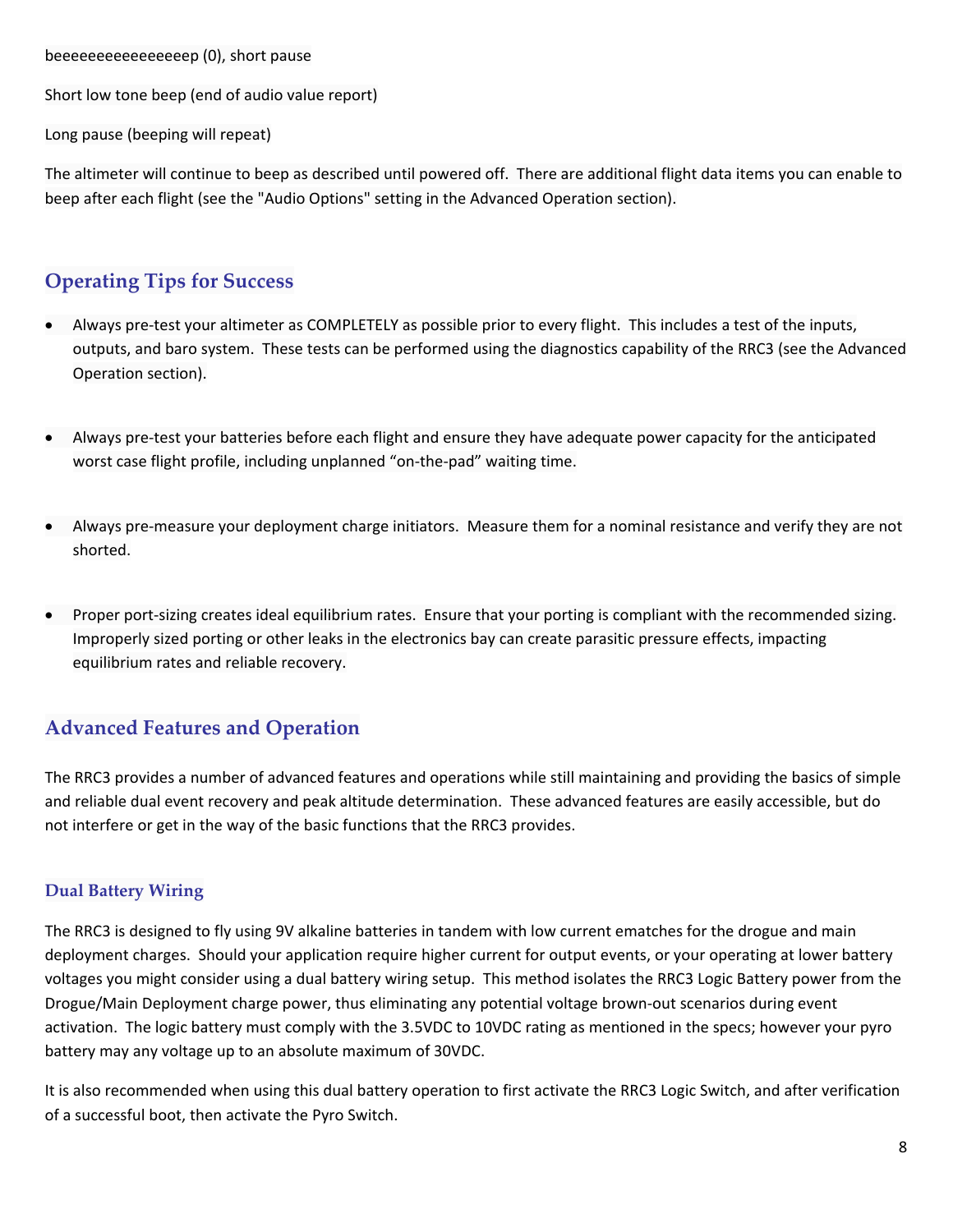When using dual batteries, use the following wiring diagram as a guide.



## **RRC3 Operational Modes**

The RRC3‐mini has several distinct modes throughout the course of its operation during flight and recovery. These modes of operation are identified by the function of the piezo and the LED, and the specific phase of flight.

#### **Power Up and Pre‐Launch Modes**

#### Power‐up Initialization Mode

When power is first applied to the unit, it will provide a continuous 5-second beep to indicate it has been switched on. During this 5‐second time period, the RRC3 is looking for either a tap of the "Program" button (invoking the DIP Switch Operations Mode), or a "Host Connection" message from a host PC computer (attempting to connect in Host or Simulation Modes). These operations are covered in subsequent manual sections. The LED will remain on continuously during the Power‐up Initialization Mode.

#### Baro History Initialization Mode

After the Power-up Initialization mode, the unit goes through a 10-second baro initialization start-up delay. The LED will flash on and off every 2 seconds while in this mode. This delay period allows barometric stabilization and establishes an initial barometric history.

#### POST Mode (Power On Self Test)

Once a barometric history is established, the RRC3 performs several POST checks to validate the integrity of all sensors and to check the current ambient environmental conditions (pressure and temperature).

If there are any detected system warnings or faults, or conditions that fall outside of specified ranges, the altimeter enters a POST Fault Code loop, where it repeatedly reports the specific fault that it encountered. The RRC3 is unable to fly until the fault or warning is corrected.

POST Fault Codes are preceded by a very distinct warning tone (7 very quick low beeps), followed by the beeping and flashing of the specific fault code.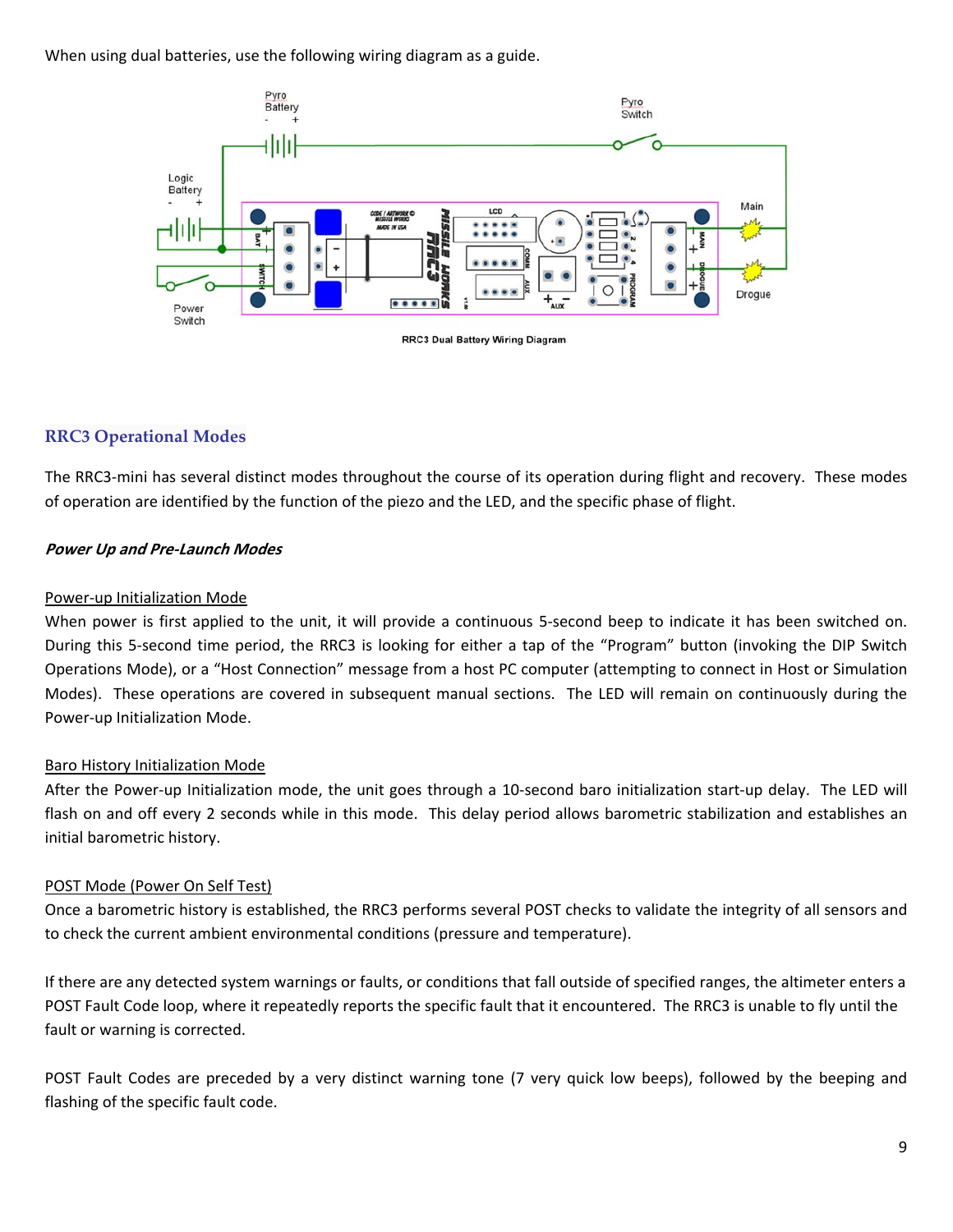| <b>POST Fault Code</b> | <b>Description</b>                                                       |
|------------------------|--------------------------------------------------------------------------|
| 1                      | User invoked Settings Default to Factory Settings warning                |
| 2                      | LCD Terminal Fault / LCD is attached and a DIP Switch is ON              |
| 3                      | Barometric sensor Fault / No communication reply                         |
| 4                      | Barometric sensor Fault / Prom CRC Mismatch                              |
| 5                      | Barometric pressure Fault / Pressure < 10 mbar or > 1200 mbar            |
| 6                      | Temperature Fault / Temperature < -40 deg. C or > 85 deg. C              |
| 7                      | Low Battery Lockout Fault / Battery < Low Voltage Lockout Level          |
| 8                      | Ambient Barometric Fault / Unstable conditions during Launch Commit Test |

## POST Code Notes:

- ‐ Code 1 is beeped/flashed whenever the user performs a Factory Default Operation.
- ‐ Code 2 is beeped flashed if you connect the LCD Terminal with a DIP Switch in the ON position.
- ‐ Codes 3 thru 6 indicate a hardware fault. Contact Missile Works for warranty or service details.
- ‐ Code 7 indicates the battery is at/ below the specified Low Voltage Lockout. Replace your battery.

‐ Code 8 indicates that ambient baro conditions are unstable for the currently programmed Arming Altitude. Either raise the Arming Altitude setting, or consider flying in more stable conditions.

## Audio Options Report Mode

If you have enabled any of the Pre‐Launch Audio options of the RRC3, they will be beeped/flashed at this stage of operations. These audio options include beeping/flashing of battery voltage and Deployment modes. (see the following "Base Settings" section if the manual for more details).

### Launch Commit Test

The Launch Commit Test is a 10 second test operation that is a "trial run" of the Launch Detect Mode, applying the currently programmed Arming Altitude against ambient conditions. Should ambient conditions be such that a Launch Detect condition is valid during this test period, the RRC3 will invoke a POST Code 8 condition (see above). During the Launch Commit Test, the LED flashes on and off at a 1 second rate.

### Launch Detect Mode

When all previous modes are complete, the unit transitions into Launch Detect Mode. The piezo and the LED will beep/flash to indicate the continuity status of the drogue and main output terminals every 5 seconds as follows:

- **Long Beep/Flash No continuity on Drogue or Main**
- **1 Short Beep Continuity on Drogue only**
- **2 Short Beeps Continuity on Main only**
- **3 Short Beeps Continuity on Drogue and Main**

The RRC3 monitors the barometric sensor for a change in altitude as specified by the current Arming Altitude setting to determine the launch of the rocket. As soon the current altitude exceeds the Arming Altitude, the RRC3 is activated and Launch Detect is declared.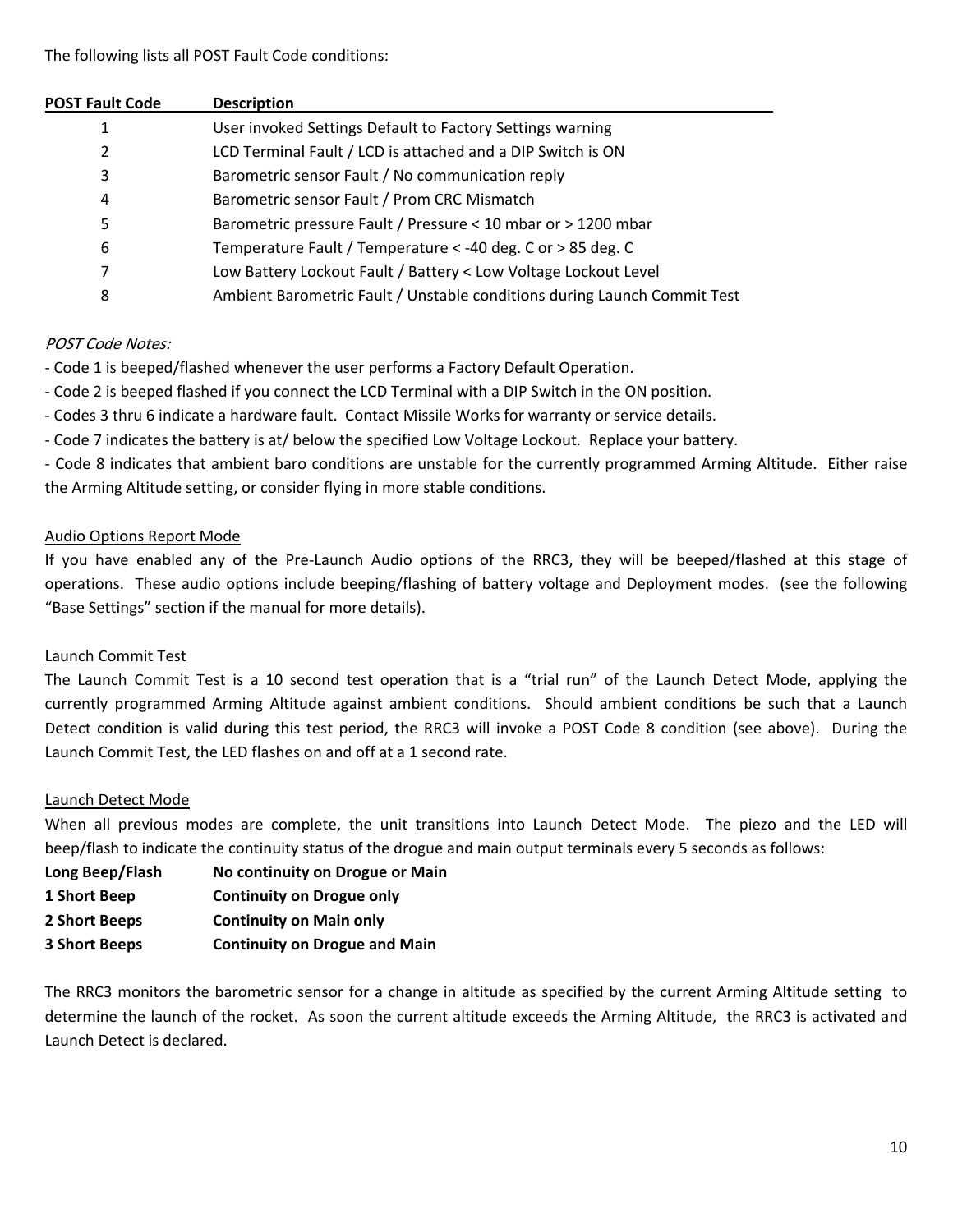#### **In‐Flight Operational Modes**

#### Apogee Detection Mode

While the RRC3 is actively sampling the barometric sensor to determine apogee and subsequent Drogue Event, both the LED and Piezo will be OFF.When the unit determines that apogee has occurred (by reaching a displacement velocity of 0 ft per second) it will initiate the Drogue Event. The Main Event may also activate at apogee based upon the configuration of the Deployment Mode setting (see the following "Base Settings" section if the manual for more details).

#### Main Detection Mode

After the RRC3 has detected apogee, it will transition to the Main Detection Mode. The unit will continue to sample barometric pressure during the descent phase of the flight until it reaches the designated Main Altitude setting.

#### Landing Detection Mode

Once the Main Event has occurred, the RRC3 starts monitoring for a Landing Event. The Landing Event occurs when current velocity > ‐3 ft. per second for a minimum of 2 seconds.

#### **Post‐Flight Operational Mode**

After Landing Detection, the RRC3 will report the peak altitude it measured during flight. The piezo and the LED will continuously report the peak altitude by beeping/flashing out the individual digits of the measurement. Depending on the peak altitude, the unit will chirp out 3, 4, 5, or 6 digits. Should you have enabled any additional Post Flight Audio Options (Peak velocity and/or Time to Apogee), they will beeped/flashed here as well. The RRC3 will continue to beep/flash this data until powered off, and repeat the cycle every 10 seconds.

### **Base Settings**

The RRC3 "**Base Settings"** are a collection of settings and control that provide specify all the basic functions of the altimeter. The following list defines the **Base Settings** of the RRC3:

### Arming Altitude **Range: <sup>10</sup> to <sup>30</sup> (100 ft. to <sup>300</sup> ft.) / Default: <sup>30</sup>**

This setting establishes the minimum AGL altitude (in feet) required for the altimeter to arm itself for flight operations and to commence the with drogue chute and main chute recovery controls. The setting is entered in 10 ft. increments.

### Main Deployment Altitude **Range: <sup>3</sup> to <sup>30</sup> (300 ft. to <sup>3000</sup> ft.) / Default: <sup>5</sup>**

This setting defines the AGL altitude (in feet) at which the main deployment event is activated during the descent phase of the recovery. The main deployment event is always preceded by the drogue deployment event. The setting is entered in 100 ft. increments.

### Deployment Mode **Range: <sup>1</sup> to <sup>3</sup> / Default: <sup>1</sup>**

The Deployment Mode setting defines how and when the altimeter activates the drogue and main deployment events during a flight. There are 3 distinct deployment modes:

- 1. Dual Deploy Primary Drogue @ Apogee / Main @ Main Deployment Altitude
- 2. Dual Deploy Backup Drogue @ Apogee + Drogue Delay / Main @ Deployment Altitude
- 3. Apogee Only Drogue @ Apogee / Main @ Apogee + 1 sec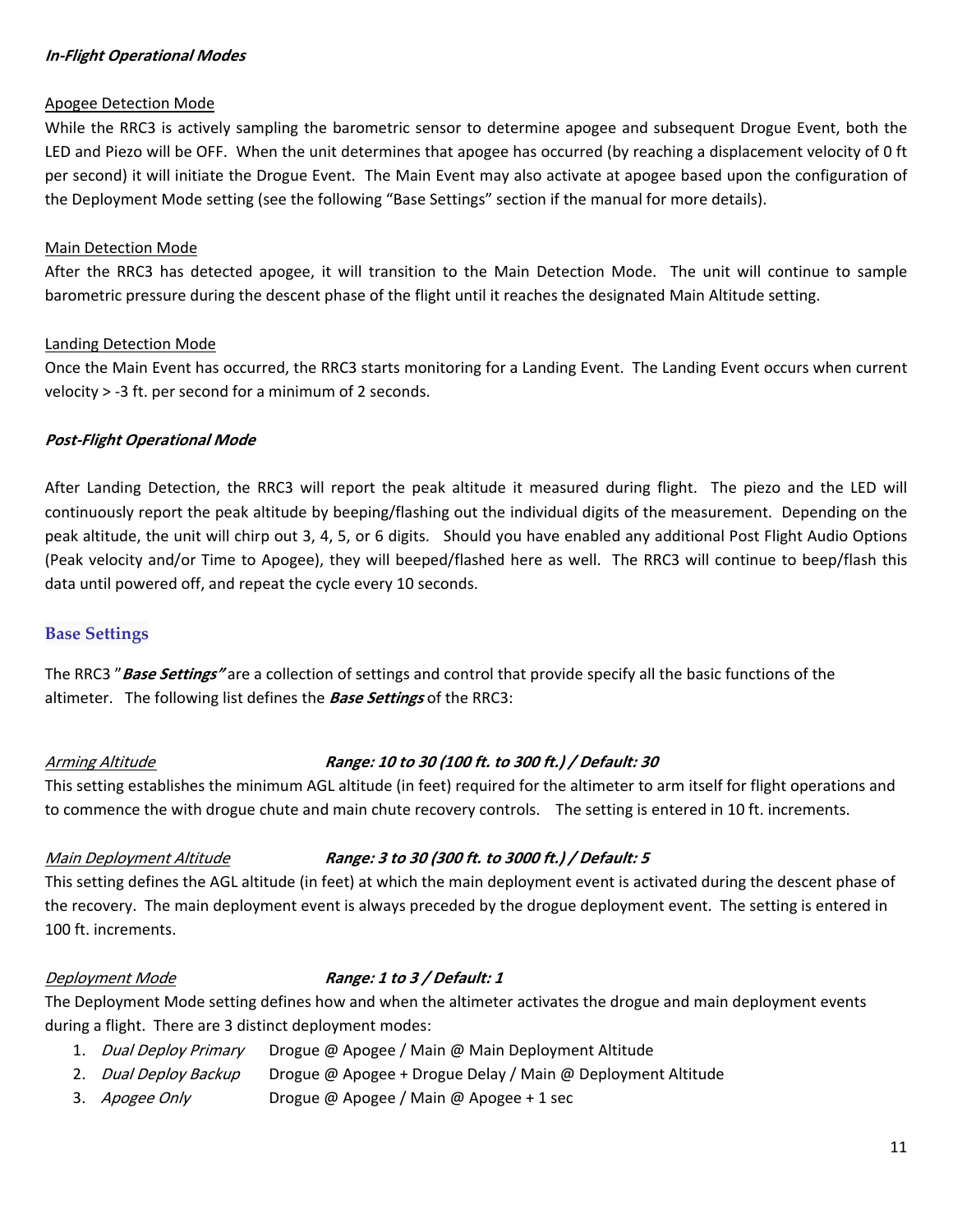# Audio Options **Range: <sup>1</sup> to <sup>32</sup> / Default: <sup>32</sup>**

The Audio Options setting controls how the onboard piezo/beeper is utilized throughout . Aside from the drogue or main activation, activating the piezo it is the single‐most battery intensive task the altimeter performs. The setting is specified in a binary‐based value according to the following table:

| Beep Battery Voltage (X.X volts) Pre-Launch            | Setting Value + 1  |
|--------------------------------------------------------|--------------------|
| Beep Deployment Mode and Main Altitude Pre-Launch      | Setting Value + 2  |
| Enable Pad Power Saver Mode (disable continuity beeps) | Setting Value + 4  |
| Beep Peak Flight Velocity Post-Flight                  | Setting Value + 8  |
| Beep Time to Apogee (seconds) Post-Flight              | Setting Value + 16 |
| Disable all Audio Options                              | Setting Value + 32 |

For example, if you wanted to beep the Pre‐Launch Battery Voltage (+1) and in addition employ the use of the Pad Power Saver Mode (+4), you would set the Audio Options setting to (5).

All of the audio option settings are basically self‐explanatory; the exception however is the Pad Power Saver Mode. If this option is enabled, the continuity beeping you hear initially in Launch Detect Mode will stop after 5 minutes. In place of continuity beeping, the altimeter will emit 1 short "beep" every 15 seconds to indicate it is armed and in launch detect mode, saving a lot of battery power for your inevitable pad wait time and subsequent flight.

# Audio / LCD / Telemetry Units **Range: 1 to 4 / Default: 1**

The Units setting determines how the RRC3 will report all the flight performance values. This setting applies to all forms of data reporting (the audio "beeping", the data displayed on the optional LCD terminal, and the values transmitted in flight via the telemetry capability). Choose a setting that is most appropriate for you as follows:

- 1. Imperial Units (feet, deg F) / Velocity (feet per second / fps)
- 2. Metric Units (meters, deg C) / Velocity (Kilometers per hour / KPH)
- 3. Imperial Units (feet, deg F) / Velocity (Miles per hour /MPH)
- 4. Metric Units (meters, deg C) / Velocity (meters per second /mps)

# Low Voltage Lockout Level **Range: <sup>2</sup> to <sup>9</sup> / Default: <sup>2</sup>**

This setting will validate the RRC3 battery voltage is above a minimum voltage level that's appropriate for your battery system. A setting of (2) disables this lockout feature. If this lockout feature is enabled, and the battery voltage is at or below the specified setting, the unit will not arm itself for flight, and instead activate the POST fault code report mode (see the *POST fault codes*)

# Piezo Tone **Range: <sup>2</sup> to <sup>12</sup> / Default: <sup>12</sup>**

This setting determines the frequency the piezo "beeper" will operate at. The lowest setting will result in a higher frequency (6.25 KHz), and the highest setting results in the lowest frequency (1.04 KHz). Use this when multiple electronics are onboard your rocket to distinguish the beeping of one unit from another, or to adjust the tone to a frequency that you can hear.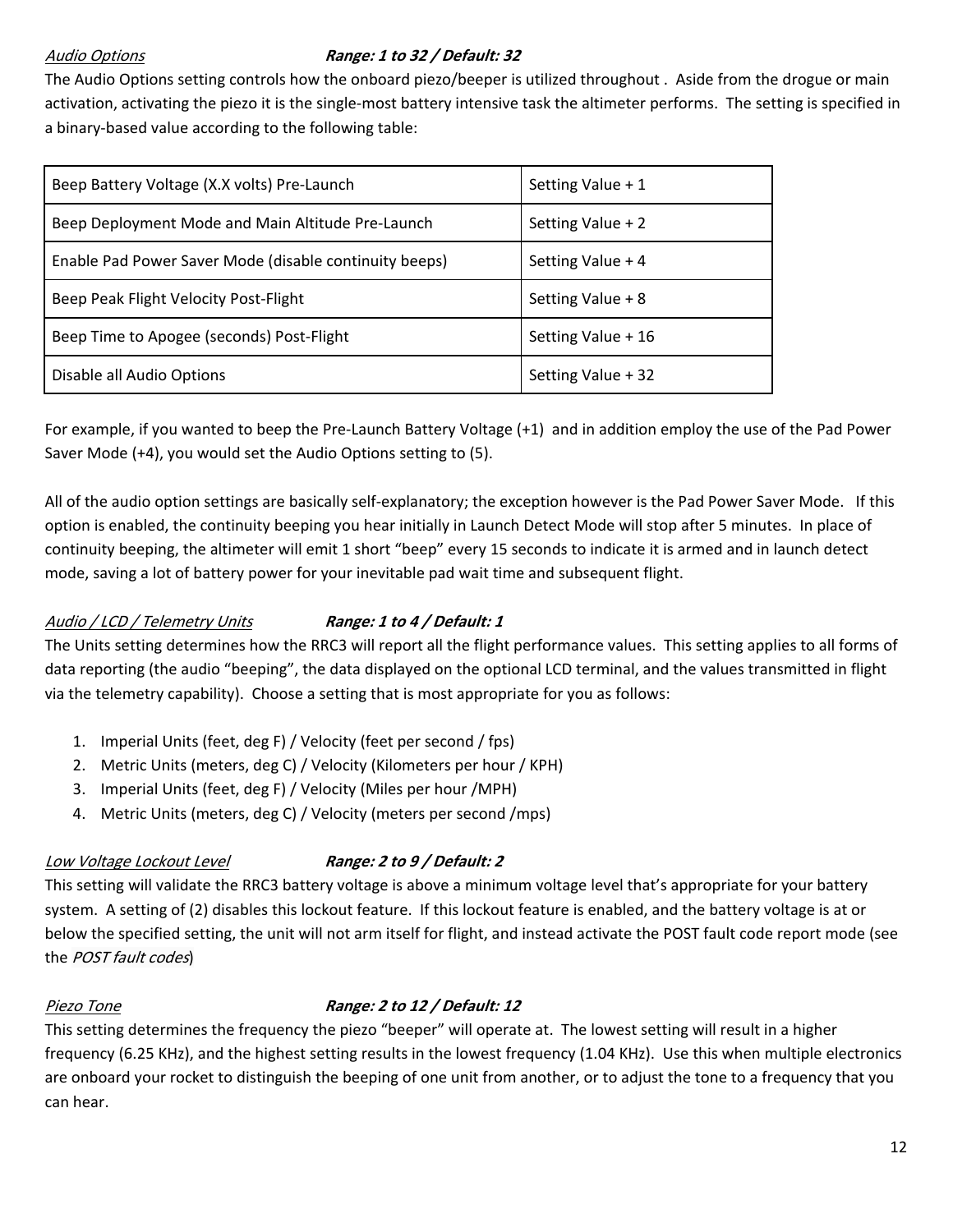## Drogue Delay **Range: <sup>1</sup> to <sup>30</sup> / Default: <sup>1</sup>**

The Drogue Delay is used whenever you have selected a Deployment Mode setting of *Dual Deploy Backup.* In all other cases this setting is not used. Whenever the RRC3 is designated in a backup role when using redundant altimeter systems, you can delay the RRC3 Drogue event using this setting. Should this delay setting be set for a long period, and the RRC3 determines the Main Event requires activation; the RRC3 will also override the Drogue Delay timer and activate the Drogue Event. The setting is entered in seconds.

# **DIP switch and pushbutton operations**

## **Setting the RRC3 via DIP switch and pushbutton**

Access to all the **Base Settings** is made available via the RRC3 DIP switch and pushbutton interface. The value of all these settings can be verified or reconfigured at any time without the use of the optional LCD Terminal or mDACS PC Software and USB Interface module.

In addition to providing access to all these settings, the DIP switch and pushbutton interface can also provide access to the altimeter resident **Flight Log** data and an interactive **Test Mode** that can validate basic operational integrity of the RRC3 (these are covered in the subsequent manual section). DIP Switch 4 determines this basic selection of Settings access, or Flight Log/Test Mode access.

To start a setting session, ensure the RRC3 is powered off, and that it has a battery and power switch attached and read. **Also ensure the DIP switch 4 is in the OFF position.**

Apply power to the RRC3 by activating the power switch. You should hear the start of the 5 second "init" tone. At any point during this 5 second tone, tap the **PROGRAM** button. The beeper and LED should go out, and the unit will begin its Base Settings operation.

The position of DIP Switches 1 thru 3 determines which of the 8 **Base Settings** that you want to verify, or re‐program. The Base Settings operation follows a simple process flow:

- 1. The RRC3 reads the position of DIP Switches.
- 2. The RRC3 beeps/flashes the current value of the associated setting.
- 3. The RRC3 pauses for 5 seconds, and then repeats Step 1.

You can change DIP Switches 1 thru 3 at any time to select a new setting for verification. Using this process, you can validate the values of all 8 **Base Settings**. The DIP switch / Settings positions are:

| SW <sub>1</sub> | SW <sub>2</sub> | SW <sub>3</sub> |                                   |
|-----------------|-----------------|-----------------|-----------------------------------|
| <b>OFF</b>      | <b>OFF</b>      | <b>OFF</b>      | Arming Altitude                   |
| <b>ON</b>       | <b>OFF</b>      | <b>OFF</b>      | Main Deployment Altitude          |
| <b>OFF</b>      | OΝ              | <b>OFF</b>      | Deployment Mode                   |
| ON              | ON              | <b>OFF</b>      | <b>Audio Options</b>              |
| <b>OFF</b>      | <b>OFF</b>      | <b>ON</b>       | Audio /LCD / Telemetry Units      |
| <b>ON</b>       | <b>OFF</b>      | ΟN              | Low Voltage Lockout / Alarm Level |
| <b>OFF</b>      | OΝ              | <b>ON</b>       | Piezo Tone                        |
| <b>ON</b>       | OΝ              | OΝ              | Drogue Delay                      |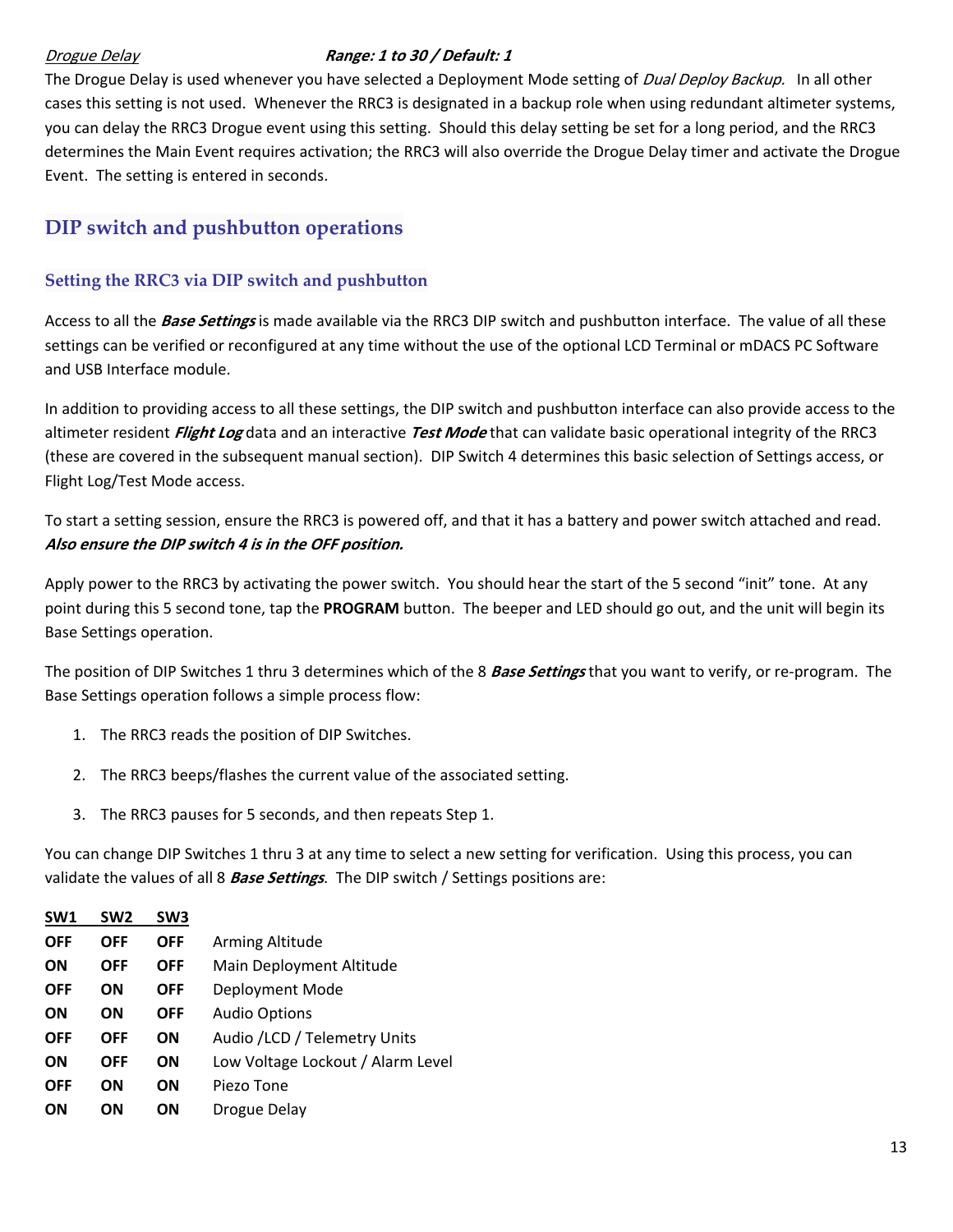Step 3 of the above process flow is what we'll refer to as the "Programming Pause". If you want to re-program the setting you currently have selected, you would tap in a new value during this pause time. Let's say you wanted to re‐program the Main Altitude setting from the default of 500' to 1000'.

Here are the steps you'd perform:

- Select the Main Altitude Setting via DIP Switch (1 ON / 2 OFF / 3 OFF)
- Verify the current setting value of 5 via beep/flash
- During the "Programming Pause", tap the Program pushbutton 10 times
- The RRC3 should provide a double-beep "acknowledge tone" (new setting is saved)
- Verify the NEW setting value of 10 via beep/flash  $(10 \times 100' = 1000')$

#### Done... Programming complete!

Repeat the sequence again should you want to change it to something else, or select a new setting via DIP switch to verify or change. When you're done, simply power off the RRC3. It's now ready to fly with the newly programmed settings.

## **Accessing the RRC3 Flight Log via DIP switch and pushbutton**

As mentioned in the previous section, the DIP switch and pushbutton interface can also provide access to the altimeter resident **Flight Log** data**.**

To start a Flight Log session, ensure the RRC3 is powered off, and that it has a battery and power switch attached and ready. **Also ensure the DIP switch <sup>4</sup> is in the ON position.**

Apply power to the RRC3 by activating the power switch. You should hear the start of the 5 second "init" tone. At any point during this 5 second tone, tap the **PROGRAM** button. The beeper and LED should go out, and the unit will begin its Flight Log/Diagnostic operation.

The position of DIP Switches 1 thru 3 determines which of the 6 **Flight Log** items that you want to review. The Flight Log/Diagnostic operation follows a simple process flow:

- 1. The RRC3 reads the position of DIP Switches.
- 2. The RRC3 beeps/flashes the value of the associated Flight Log/Diagnostic item(s).
- 3. The RRC3 pauses for 5 seconds, and then repeats Step 1.

You can change DIP Switches 1 thru 3 at any time to select a new item for review. Using this process, you can review/select all 6 **Flight Log** items. The **Flight Log** DIP switch positions are:

| SW1        | SW <sub>2</sub> | SW <sub>3</sub> |                           |
|------------|-----------------|-----------------|---------------------------|
| <b>OFF</b> | <b>OFF</b>      | <b>OFF</b>      | Peak Altitude AGL         |
| ON         | <b>OFF</b>      | <b>OFF</b>      | Peak Velocity             |
| <b>OFF</b> | OΝ              | OFF             | Time to Apogee            |
| OΝ         | OΝ              | OFF             | <b>Total Descent Time</b> |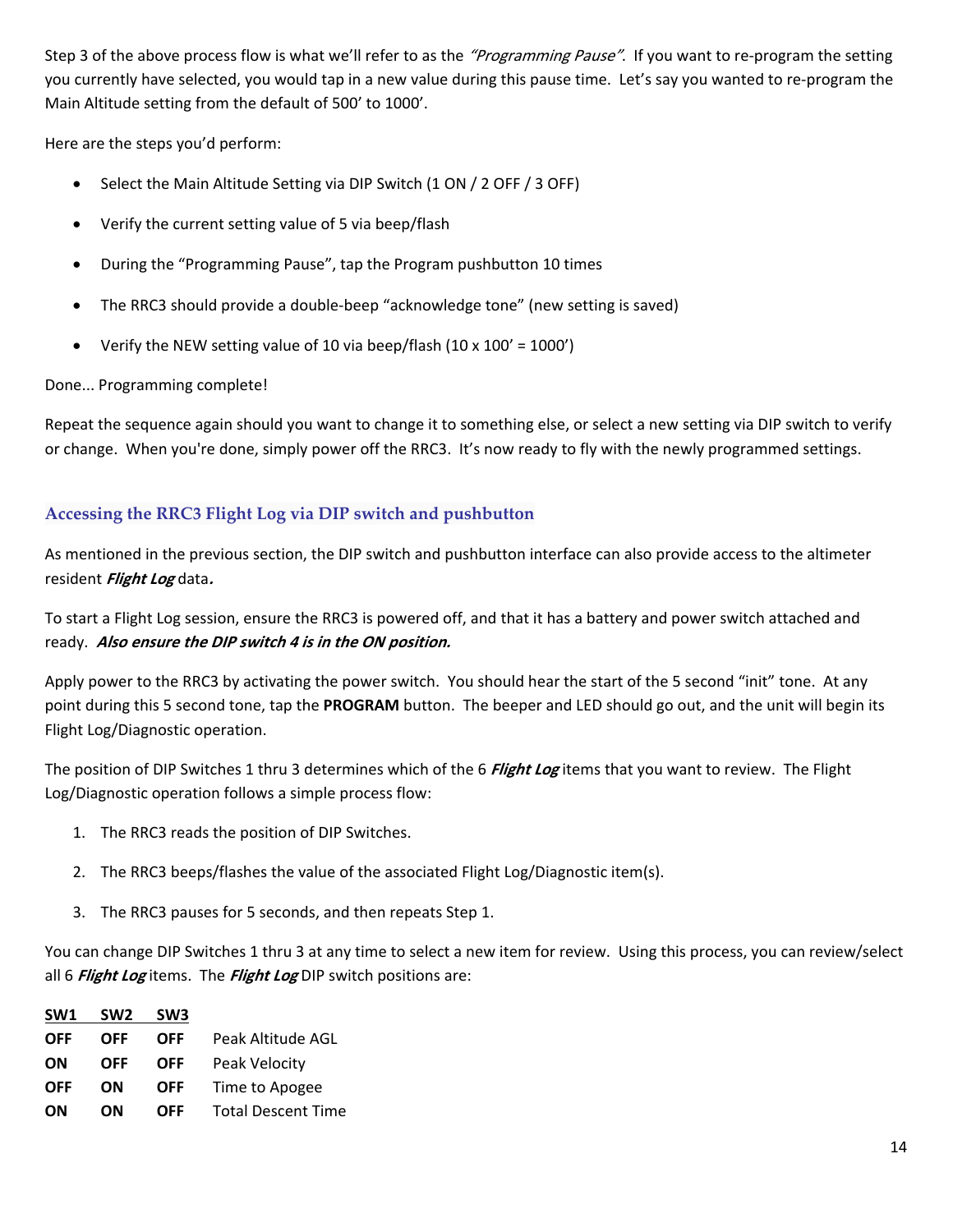| OFF. | OFF        | ON.  | Drogue Descent Rate Average |
|------|------------|------|-----------------------------|
| ON   | <b>OFF</b> | - ON | Main Descent Rate Average   |

The RRC3 Flight Log data always contains the data from the last flight. Each new flight overwrites the prior flight information. The items in the Flight Log are all beeped/flashed in the appropriate "units" as set by the Audio / LCD / Telemetry Units setting as described in the previous **Base Settings** section.

# **RRC3 Diagnostics and Testing via DIP switch and pushbutton**

There are 2 Diagnostic Modes available that the RRC3 supports while in the **Flight Log** DIP Switch mode. Start in the same manner described in the above section. Set the DIP switches as follows:

| SW <sub>1</sub> | SW <sub>2</sub> | SW <sub>3</sub> |                                                            |
|-----------------|-----------------|-----------------|------------------------------------------------------------|
| <b>OFF</b>      | <b>ON</b>       | <b>ON</b>       | Diagnostic / Baro Millibars, Temperature, Firmware version |
| ON              | OΝ              | <b>ON</b>       | Diagnostic / Continuity Inputs & All Outputs Test          |

The Baro/Temperature diagnostic will read the ambient baro and temperature data directly from the onboard sensor, and then beep/flash accordingly. Temperature is beeped/flashed in the appropriate "units" as set by the Audio / LCD/ Telemetry Units setting as described in the previous **Base Settings** section. Lastly, this diagnostic wraps up by beeping the current RRC3 firmware build version. It takes the form of X.x, allowing you validate the active build you are running. Use this Diagnostic to quickly validate and test the operational integrity of the barometric sensor system.

The Continuity Inputs diagnostic will read the status of the Drogue, Main, and Auxiliary and then beep/flash the input status accordingly. This test mimics the same continuity status beeping/flashing while in Launch Detect Mode:

| Long Beep/Flash      | No continuity on Drogue, Main, or Aux            |
|----------------------|--------------------------------------------------|
| 1 Short Beep         | <b>Continuity on Drogue only</b>                 |
| 2 Short Beeps        | <b>Continuity on Main only</b>                   |
| <b>3 Short Beeps</b> | <b>Continuity on Drogue and Main only</b>        |
| <b>4 Short Beeps</b> | <b>Continuity on Auxiliary only</b>              |
| <b>5 Short Beeps</b> | <b>Continuity on Drogue and Auxiliary only</b>   |
| <b>6 Short Beeps</b> | <b>Continuity on Main and Auxiliary only</b>     |
| <b>7 Short Beeps</b> | <b>Continuity on Drogue, Main, and Auxiliary</b> |

At any point during this diagnostic, if you tap the "Program" button, you will simultaneously activate all 3 outputs (Drogue, Main, and Auxiliary) for the standard 1 second activation time used by the Flight controls.

IMPORTANT: ALWAYS USE EXTREME CAUTION and ensure that you have NO LIVE PYRO CHARGES attached to RRC3 **when activating this Output test operation.**

# **Advanced Settings**

In addition to the 8 **Base Settings** mentioned in the previous manual section, the RRC3 provides a collection of **Advanced Settings** that control the operation of In‐Flight Telemetry, and the Auxiliary Output which can be used for a host of extended control operations.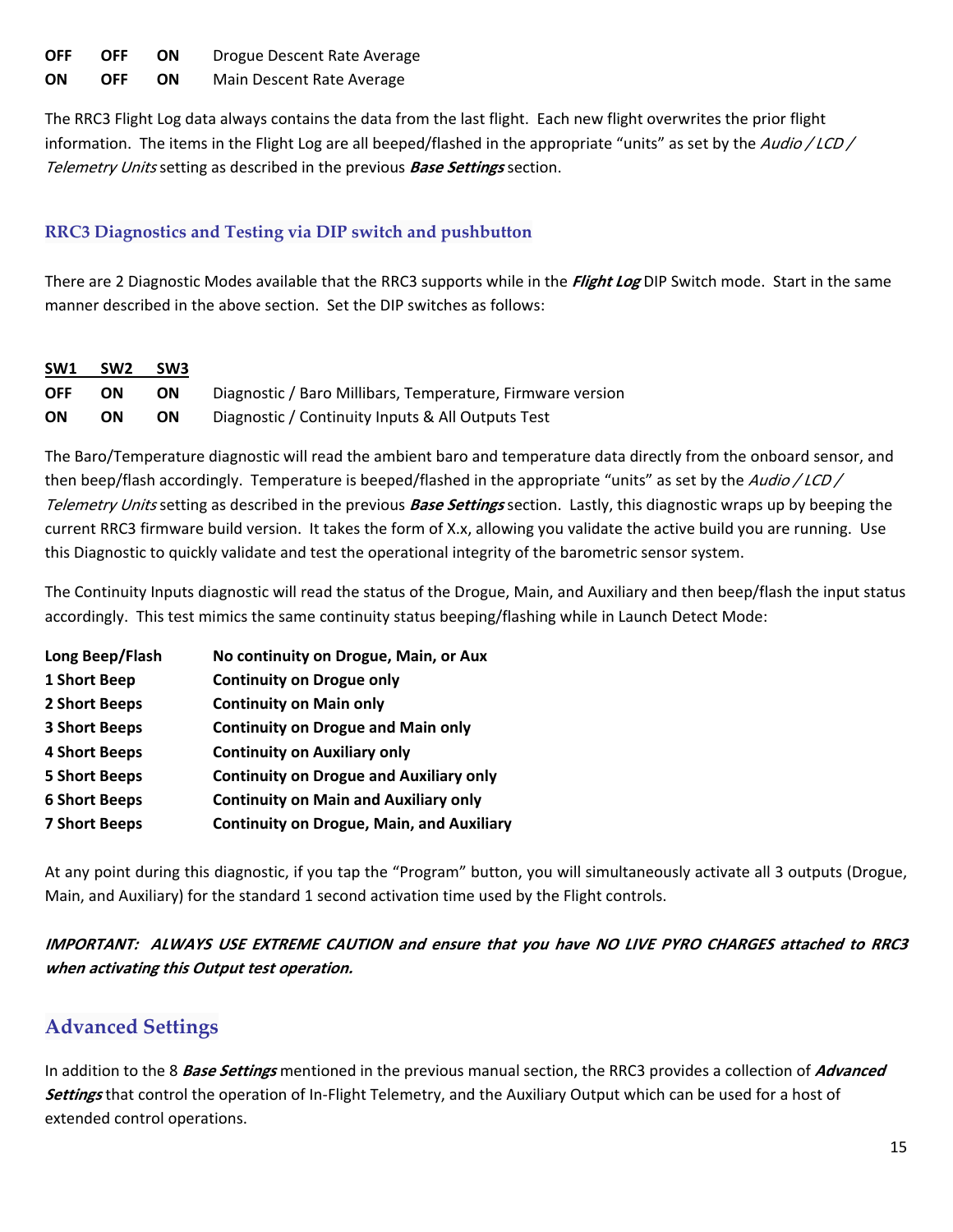It should be noted that access to all of these settings is accomplished by use of the optional plug-in LCD Terminal accessory, or by use of the USB Interface module and mDACS PC Software application only. These settings are unavailable through the DIP Switch interface. Usages of the LCD and mDACS interfaces are covered in separate manuals.

# **Flight Telemetry and Settings**

The RRC3 provides the ability to stream live telemetry data via the onboard 5‐pin Comm Port. The update rate and content of this data stream are configurable for many different applications, including data downlinking, data logging, or digital control of other onboard avionics devices.

The data stream is output at user programmable intervals from the primary UART of the RRC3 mCU in a serial packet format as follows:

- ‐ 9600 BPS Asynchronous
- ‐ 8 Data bits
- ‐ No Parity bit
- ‐ 1 Stop bit

All data items in the stream are in an ASCII format, individually comma delimited, and each packet is terminated via a standard Carriage Return character (0Dh).

### Data Controls

This setting enables the telemetry stream feature of the RRC3. Set this according to the specific requirements for your data stream:

| <b>LCD Setting Value</b> | <b>Setting Description</b>                         |
|--------------------------|----------------------------------------------------|
|                          | No Telemetry / Disabled                            |
| 1.                       | Telemetry Pre-Launch @ 0.5 sec packet update rate  |
| 2                        | Telemetry Pre-Launch @ 1.0 sec packet update rate  |
| 3                        | Telemetry Post-Launch @ 0.5 sec packet update rate |
| 4                        | Telemetry Post-Launch @ 1.0 sec packet update rate |
|                          |                                                    |

### Data Items

This setting controls which data items will be included in the telemetry stream. Set this according to the specific data items your application requires. The following table describes the packet order precedence, formats, and associated binary‐based values of all the available data items:

| Order | ltem         | Format (max characters)               | LCD Value          |
|-------|--------------|---------------------------------------|--------------------|
| 1     | Timestamp    | XXXX.X seconds                        | Setting Value + 1  |
| 2     | AGL Altitude | +/- XXXXX (feet / meters)             | Setting Value + 2  |
| 3     | Velocity     | +/- XXXX (fps / mps / MPH / KPH)      | Setting Value + 4  |
| 4     | Temperature  | $+/-$ XXX (deg F / deg C)             | Setting Value + 8  |
| 5.    | Events       | --- / DMA / dma (Drogue / Main / Aux) | Setting Value + 16 |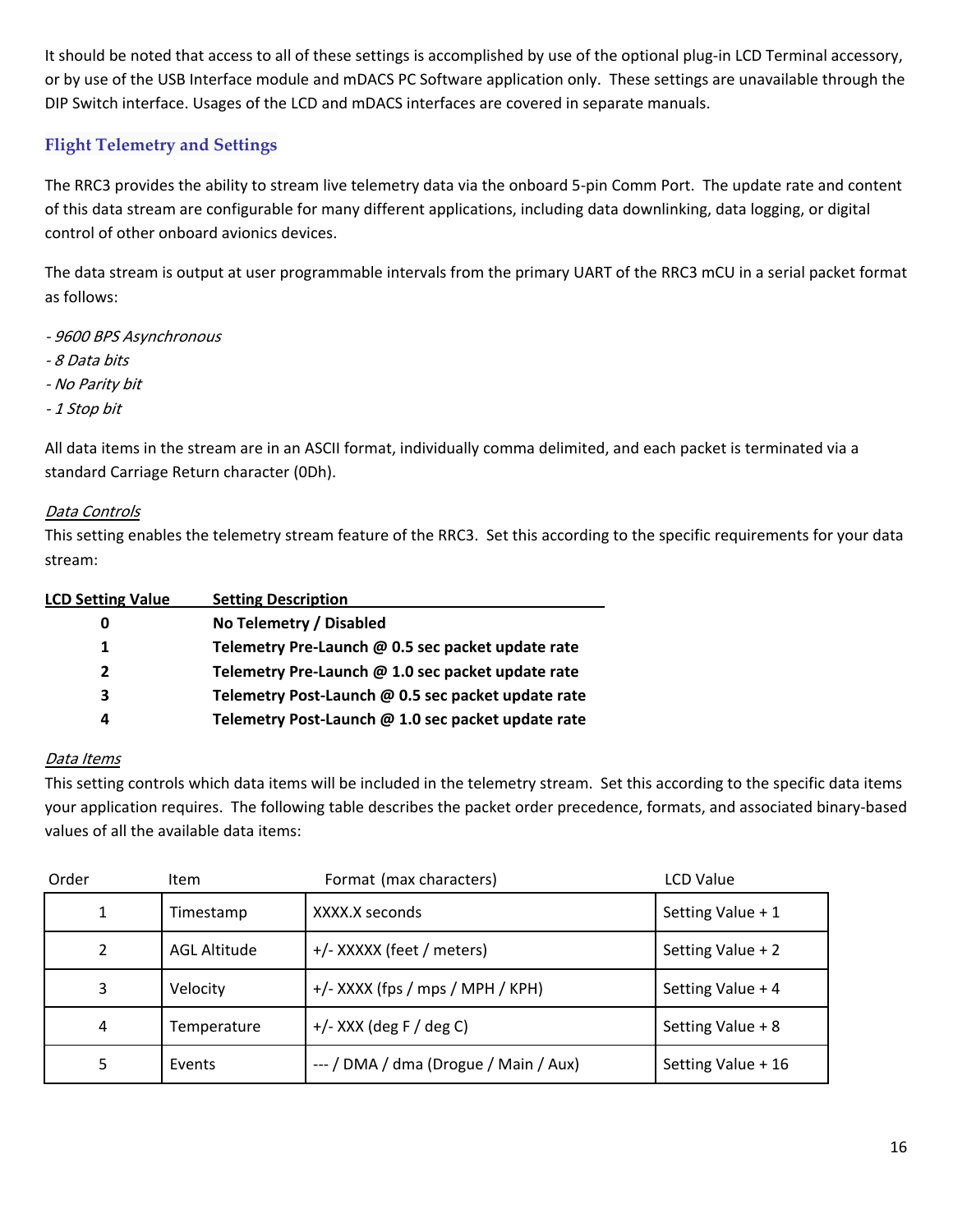## Notes:

- Altitude, Velocity, and Temperature items are scaled and formatted according to the Audio / LCD / Telemetry Units setting.

‐ Even when some Data Items are omitted from the data stream, the Data Item Order precedence still remains as specified.

‐ Events are streamed using the "‐" character prior to the activation of the event, use an uppercase character while the event is ACTIVE, and use a lowercase character post-activation.

## Comm Port Pinout

A customizable 5‐wire harness is available from missileworks.com that allows you to interface to the RRC3. Here's the Comm socket diagram:



# **Aux Output Control Settings**

The Aux Output Control Settings provide an extremely flexible and capable collection of control options, allowing users to create a custom control sequence independent of the standard drogue and main functions performed by the RRC3.

These settings provide a framework that allows you to design an output "control sequence" via the definition of a "serialized flow" of operations. With one exception, all Aux control sequences have a "trigger event" that initiates the control sequence. When this trigger event is valid/true, optional secondary and tertiary controls or conditionals are evaluated for validity as well.

Access to the Aux Output Control Settings is only available via the optional plug‐in LCD Terminal accessory, or by use of the USB Interface module and mDACS PC Software application.

# Aux Output Control Sequence (OCS)

The **OCS** (**O**utput **C**ontrol **S**equence) setting is what defines the serialized control sequence used by the RRC3. It also serves as a master enable/disable feature, meaning that regardless of secondary and tertiary settings that may be defined, when the OCS is set to "Disabled", the entire OCS operation is disabled. The OCS settings are as follows: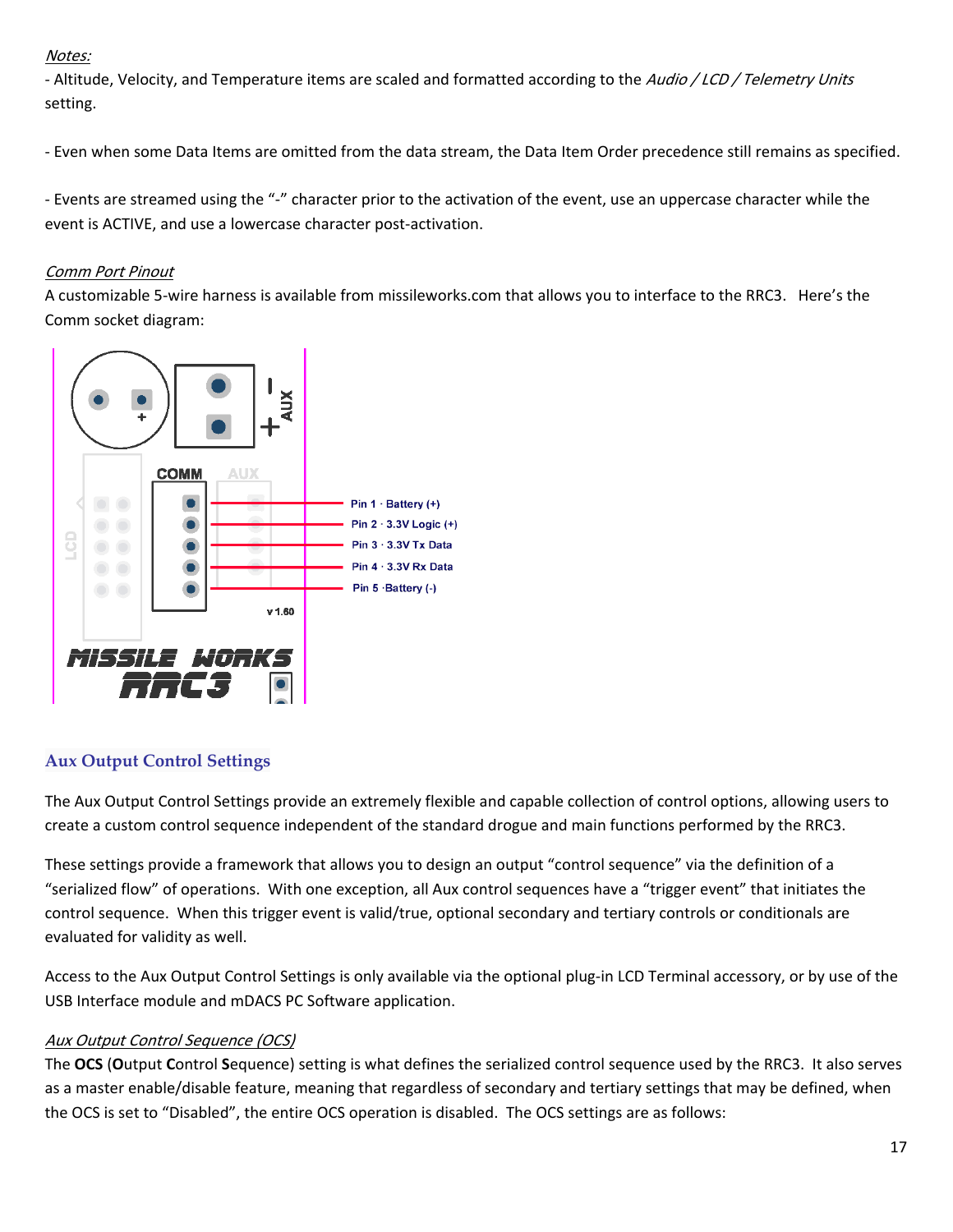| <b>LCD Setting Value</b> | <b>Setting Description</b>                                                   |
|--------------------------|------------------------------------------------------------------------------|
| 0                        | <b>Disabled - OCS and Aux Controls are inactive</b>                          |
| 1                        | LED Sync - Syncs the Aux Output with the LED                                 |
| 2                        | Event Only - Aux is activated by trigger event                               |
| 3                        | Event -> Timer - Aux is active via trigger and timer                         |
| 4                        | Event -> Loop Comparator - Aux is conditional using trigger and comparator   |
| 5                        | Event -> Timer -> Loop Comparator - Aux requires all three conditionals      |
| 6                        | Event -> Loop Comparator -> Timer - Aux requires all three conditionals      |
| 7                        | Event -> 1-Shot Comparator - Aux is conditional using trigger and comparator |
| 8                        | Event -> Timer -> 1-Shot Comparator - Aux requires all three conditionals    |
| 9                        | Event -> 1-Shot Comparator -> Timer - Aux requires all three conditionals    |

#### LED Sync

Use this OCS setting if you want to drive an external LED, Light, Buzzer, Beeper, Transmitter or similar device. Any time the onboard LED is on, so is the Aux Output.

#### Event Only

This setting is the most basic of all Aux OCS operations. It functions very simply... when the Trigger Event is TRUE, the Aux Output is activated.

#### Event ‐> Timer

This Aux OCS setting combines the Trigger Event with an ensuing timer operation. The timer starts immediately upon activation of the Trigger Event. When the timer interval expires, the Aux Output is activated.

#### Event ‐<sup>&</sup>gt; Loop Comparator

This Aux OCS setting combines the Trigger Event with an ensuing Loop Comparator operation. Once the Trigger Event is activated, the Comparator is then evaluated for validity continuously as long as the trigger event remains valid. If the comparator result is valid, then the Aux Output is activated.

#### Event ‐<sup>&</sup>gt; Timer ‐<sup>&</sup>gt; Loop Comparator

This Aux OCS setting combines the Trigger Event with an ensuing timer, and after expiration thereof, it begins a Loop Comparator operation. The timer starts immediately upon activation of the Trigger Event. When the timer interval expires, the Comparator is then evaluated continuously for validity as long as the trigger event remains valid. If the comparator result is valid, then the Aux Output is activated.

#### Event ‐<sup>&</sup>gt; Loop Comparator ‐<sup>&</sup>gt; Timer

This Aux OCS setting combines the Trigger Event with an ensuing Loop Comparator, and after validation thereof, a timer operation begins. While the Trigger Event is active, the Comparator is evaluated continuously for validity. The timer starts immediately upon validity of the Comparator. When the timer interval expires, the Aux Output is activated.

#### Event ‐<sup>&</sup>gt; 1‐Shot Comparator

This Aux OCS setting combines the Trigger Event with an ensuing 1‐Shot Comparator operation. Once the Trigger Event is activated, the Comparator is evaluated for validity only one time. If the comparator result is valid, then the Aux Output is activated.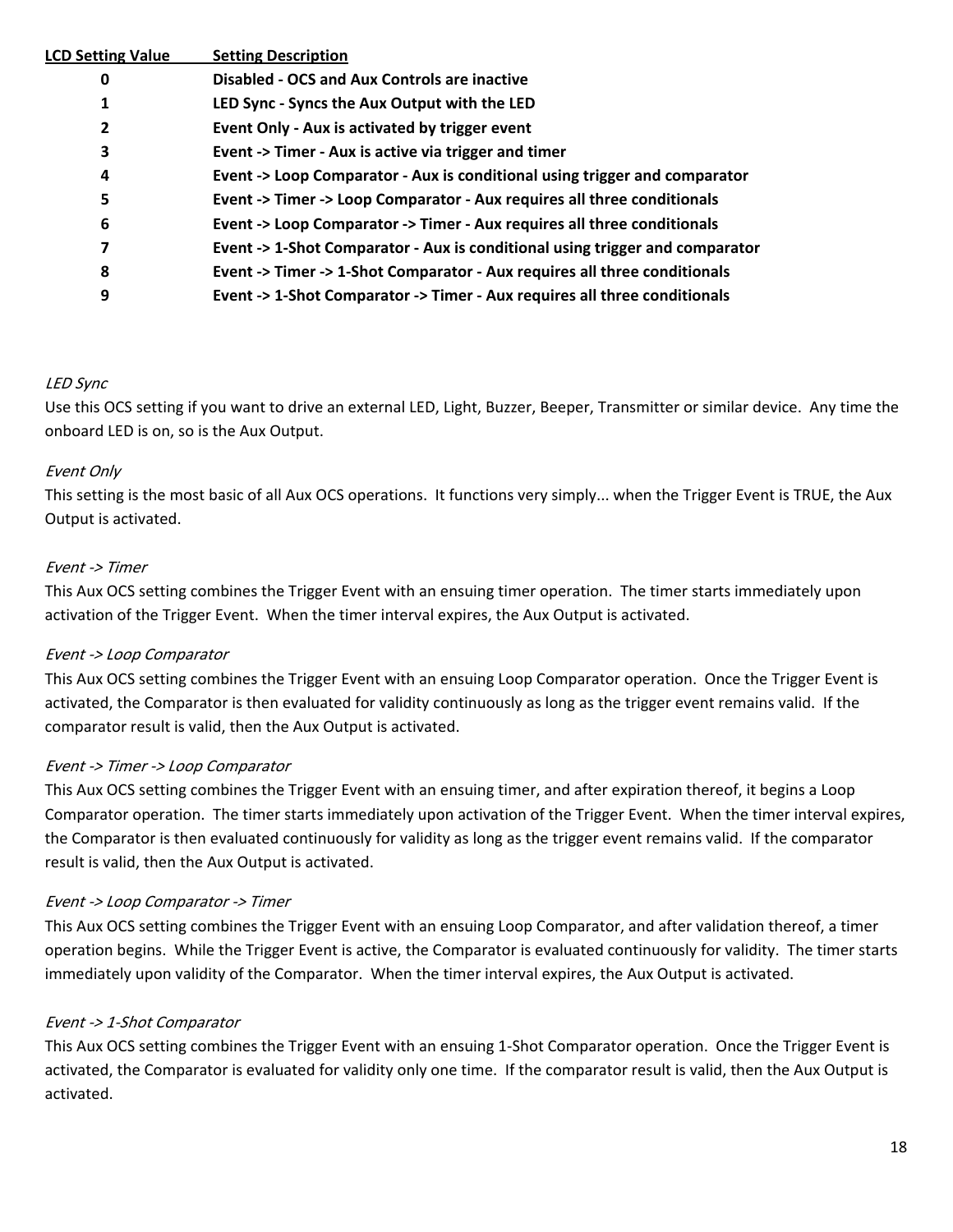#### Event ‐<sup>&</sup>gt; Timer ‐<sup>&</sup>gt; 1‐Shot Comparator

This Aux OCS setting combines the Trigger Event with an ensuing timer, and after expiration thereof, it evaluates the 1‐Shot Comparator operation. The timer starts immediately upon activation of the Trigger Event. When the timer interval expires, the Comparator is evaluated for validity just one time. If the comparator result is valid, then the Aux Output is activated.

### Event ‐<sup>&</sup>gt; 1‐Shot Comparator ‐<sup>&</sup>gt; Timer

This Aux OCS setting combines the Trigger Event with an ensuing 1‐Shot Comparator, and after validation thereof, a timer operation begins. When the Trigger Event becomes active, the Comparator is evaluated only one time for validity. The timer starts immediately upon validity of the Comparator. When the timer interval expires, the Aux Output is activated.

### Auxiliary Trigger Event

With the exception of the LED Sync operation, the trigger event is what initiates any Aux Output Control Sequence. The trigger event represents the specific phase of the RRC3 Flight that you want to apply the control sequence to. When that phase of the flight is reached, the Trigger Event is satisfied and the ensuing control sequence can be evaluated. The Trigger Events are as follows:

| <b>LCD Setting Value</b> | <b>Setting Description</b>                                          |
|--------------------------|---------------------------------------------------------------------|
| 0                        | Disabled - No trigger event is defined                              |
| 1                        | Launch - Altitude > Arming Altitude and unit has not reached apogee |
| $\mathbf{2}$             | Apogee - Apogee was detected and Altitude > Main Altitude           |
| 3                        | Main - Main was deployed and unit has not landed                    |
| 4                        | Landing - Unit has landed                                           |

### Auxiliary Comparator Operation

Whenever the Comparator is required by the active Aux OCS, an appropriate Comparator Operation setting is required as well. The Comparator Operation defines the specific **comparison test** made by the altimeter. By creating comparisons against the current *Velocity* or *Altitude*, you can create a failsafe permissive or minimum/maximum limit test as part of your Aux OCS.

Altitude is always evaluated as the current "AGL Altitude", and is always expressed in your Aux OCS as a positive value.

Velocity is the current Velocity as calculated by the RRC3. During the Ascent phase of your flight will always be a **positive value**, but during the Descent phase, Velocity will always be **negative value**.

# IMPORTANT: The Ascent Phase of a flight is after the Launch Detect Event and prior to the Apogee Event. The Descent **Phase of <sup>a</sup> flight is after the Apogee Event and prior to the Landing Event.**

The Comparator Operations are defined as follows:

| <b>LCD Setting Value</b> | <b>Setting Description</b>                                    |
|--------------------------|---------------------------------------------------------------|
| 0                        | Disabled - No comparator operation is defined                 |
| 1.                       | Alt. <= ACV x 100 - Compare AGL Altitude for <= ACV x 100     |
| $2^{\circ}$              | Alt. >= ACV x 100 - Compare AGL Altitude for >= ACV x 100     |
| 3                        | Vel. $\leq$ ACV x 100 - Compare Velocity for $\leq$ ACV x 100 |
| 4                        | Vel. $>=$ ACV x 100 - Compare Velocity for $>=$ ACV x 100     |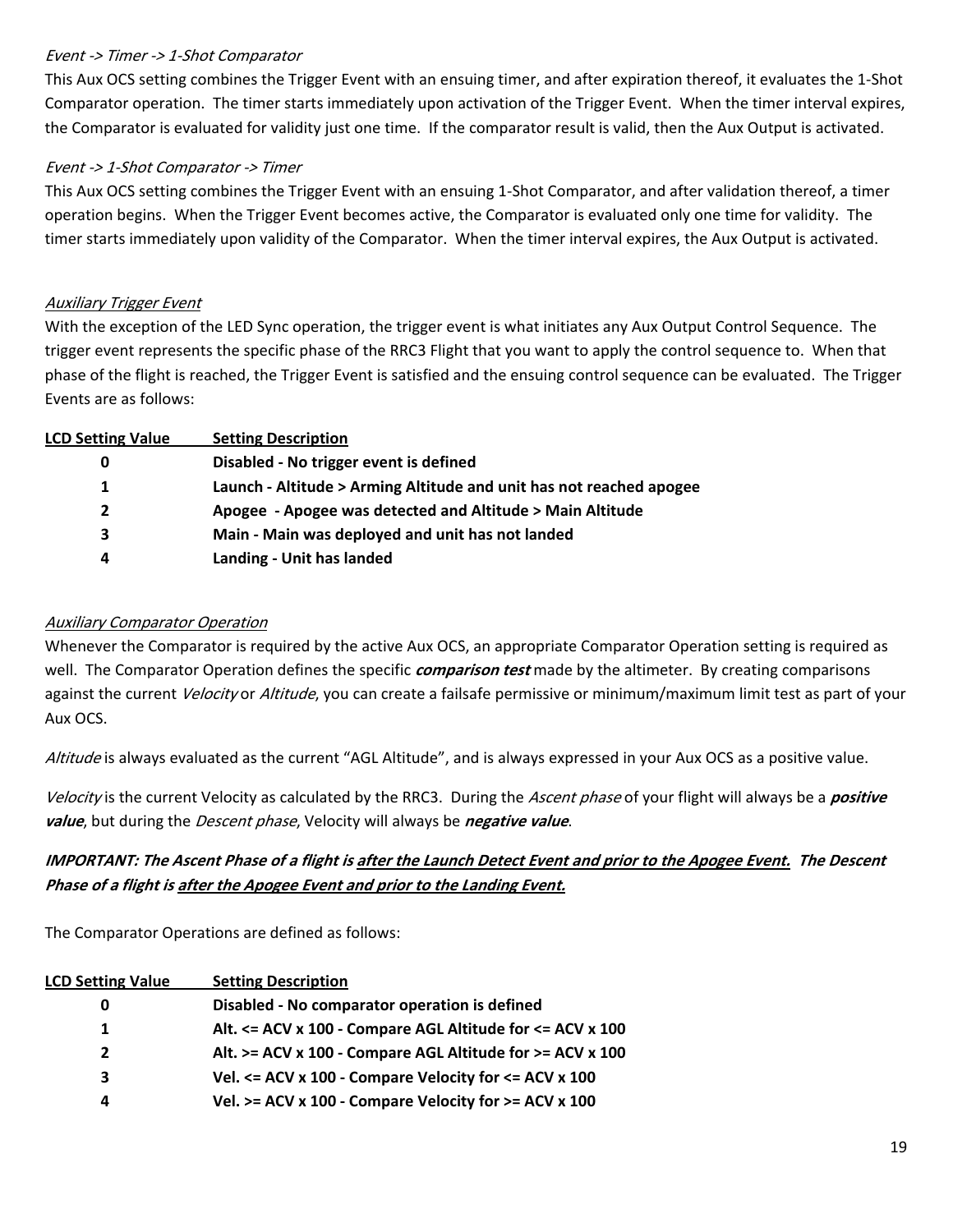### Auxiliary Comparator Value (ACV)

Just like the Comparator Operation setting, whenever the Comparator is required by the active Aux OCS, an appropriate Auxiliary Comparator Value (ACV) setting is required as well. The ACV establishes the specific **value** used by the altimeter in the aforementioned Comparator Operation.

#### IMPORTANT: The ACV is always expressed as a multiple of 100 (i.e. a setting of 5 = a value of 500)

# IMPORTANT: A negative ACV is ONLY APPLICABLE to VELOCITY comparisons. The ACV has an adjustment range of -10 **thru 999.**

#### Auxiliary Timer Interval

Whenever the Timer is required by the active Aux OCS, an appropriate Timer Interval setting is required as well. This interval setting establishes the duration of the Aux OCS Timer.

# IMPORTANT: The Timer Interval is always expressed in tenths of seconds (i.e. a setting of 10 = a timer interval of 1 **second). The Timer Interval has an adjustment range of 0 through 999.**

#### Auxiliary Output Control Value

The Output Control Value determines how the Aux Output functions once it has been activated by a successful Aux OCS operation. There are 3 distinct functions that this setting can establish:

**Latched Output** ‐ Once activated, the Aux Output will be maintained ON in <sup>a</sup> Latched‐On state until <sup>a</sup> subsequent power off of the RRC3.

**One‐Shot Output** ‐ The Aux Output will activate one‐time with <sup>a</sup> one second duration. This operation is identical to both the drogue and main outputs when they activate.

**Repeat Output** ‐ When initially activated, the output will behave like the "One‐Shot" (on for 1 second, then off again), however it will delay for <sup>a</sup> specified interval and "Repeat" its activation cycle again. It repeats this cycle until <sup>a</sup> subsequent power off.

The following table lists the Output Control Value settings:

| <b>LCD Setting Value</b> | <b>Setting Description</b>                          |
|--------------------------|-----------------------------------------------------|
| 0                        | <b>Latched Output</b>                               |
|                          | <b>One-Shot Output</b>                              |
| $2 - 100$                | Repeat Output / Repeat Interval = Setting Value - 1 |

# **Auxiliary Output Control Examples**

The following examples illustrate some basic applications using the Aux Output controls.

#### **External Status LED**

You can wire up an external LED/Resistor to the Aux Terminals of the RRC3 for a visible status indicator for pre‐launch status and post‐launch data.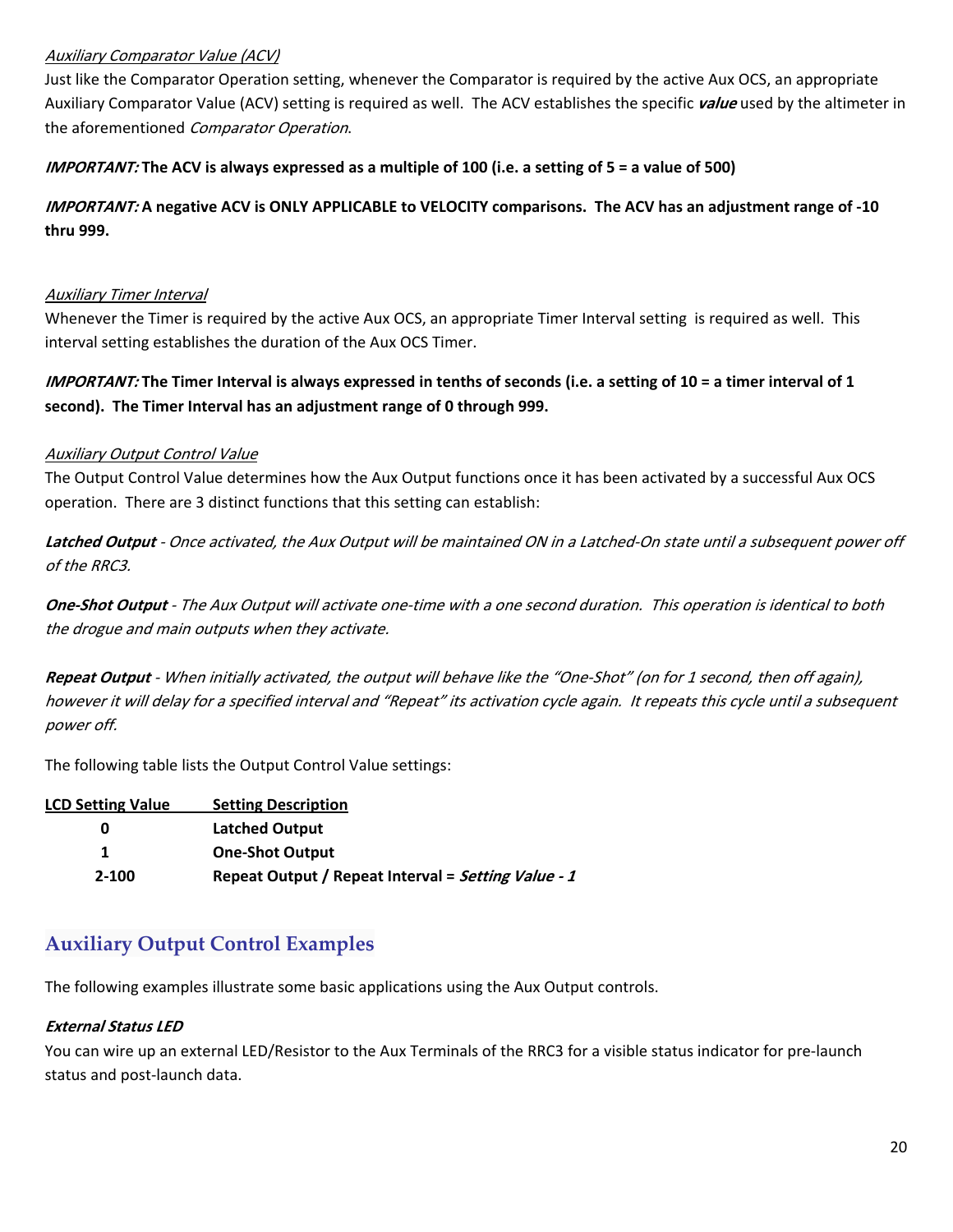| <b>Aux Output Control Sequence (OCS)</b> | <b>LED Sync</b> |
|------------------------------------------|-----------------|
| <b>Auxiliary Trigger Event</b>           | n/a             |
| <b>Auxiliary Comparator Operation</b>    | n/a             |
| <b>Auxiliary Comparator Value (ACV)</b>  | n/a             |
| <b>Auxiliary Timer Interval</b>          | n/a             |
| <b>Auxiliary Output Control Value</b>    | n/a             |

#### **Launch Activated Device**

Let's say you are night launching and wanted to activate a secondary collection of lights or LED's once the rocket is in flight. You can wire up an external LED's or lights to the Aux Terminals of the RRC3 for launch activated event. This example illustrates a continuously activated set of LED's.

| <b>Aux Output Control Sequence (OCS)</b> | Event Only  |
|------------------------------------------|-------------|
| <b>Auxiliary Trigger Event</b>           | Launch      |
| <b>Auxiliary Comparator Operation</b>    | n/a         |
| <b>Auxiliary Comparator Value (ACV)</b>  | n/a         |
| <b>Auxiliary Timer Interval</b>          | n/a         |
| <b>Auxiliary Output Control Value</b>    | 0(Latching) |

#### **Simple Timed Staging or Airstart Event**

The Aux Output can ignite an upper stage sustainer or air‐started motors using simple timed operation after the Launch Event trigger. Keep in mind the Launch Event triggers occurs when the rocket altitude is above the Arming Altitude. Calculate a Timer Interval by adding your first motor anticipated burn time plus the coast time you desire before the staging or airstart event. Timer intervals are express in 1/10th second values... so for 3 seconds, use a value of 30.

| <b>Aux Output Control Sequence (OCS)</b> | Event -> Timer   |
|------------------------------------------|------------------|
| <b>Auxiliary Trigger Event</b>           | Launch           |
| <b>Auxiliary Comparator Operation</b>    | n/a              |
| <b>Auxiliary Comparator Value (ACV)</b>  | n/a              |
| <b>Auxiliary Timer Interval</b>          | 30 (3.0 seconds) |
| <b>Auxiliary Output Control Value</b>    | 1 (1-Shot)       |

#### **Advanced Timed Staging or Airstart Event with Altitude Permissive**

This example provides the same timing setup from the previous example, but adds a minimum altitude requirement comparative step to ensure a safe minimum altitude has been reached by the first motor burn portion of the flight. The comparator is checked once, and if the minimum altitude has not been reached, then no Aux Event output will be initiated. For this example we'll require a 2000 ft. AGL minimum altitude. Remember that all Comparator Values are **x100**, so for a 2000 ft. minimum we'll use a value of 20.

| <b>Aux Output Control Sequence (OCS)</b> | Event -> Timer -> 1-Shot Compare |
|------------------------------------------|----------------------------------|
| <b>Auxiliary Trigger Event</b>           | Launch                           |
| <b>Auxiliary Comparator Operation</b>    | $Alt = > ACV \times 100$         |
| <b>Auxiliary Comparator Value (ACV)</b>  | 20 (2000 ft)                     |
| <b>Auxiliary Timer Interval</b>          | 30 (3.0 seconds)                 |
| <b>Auxiliary Output Control Value</b>    | 1 (1-Shot)                       |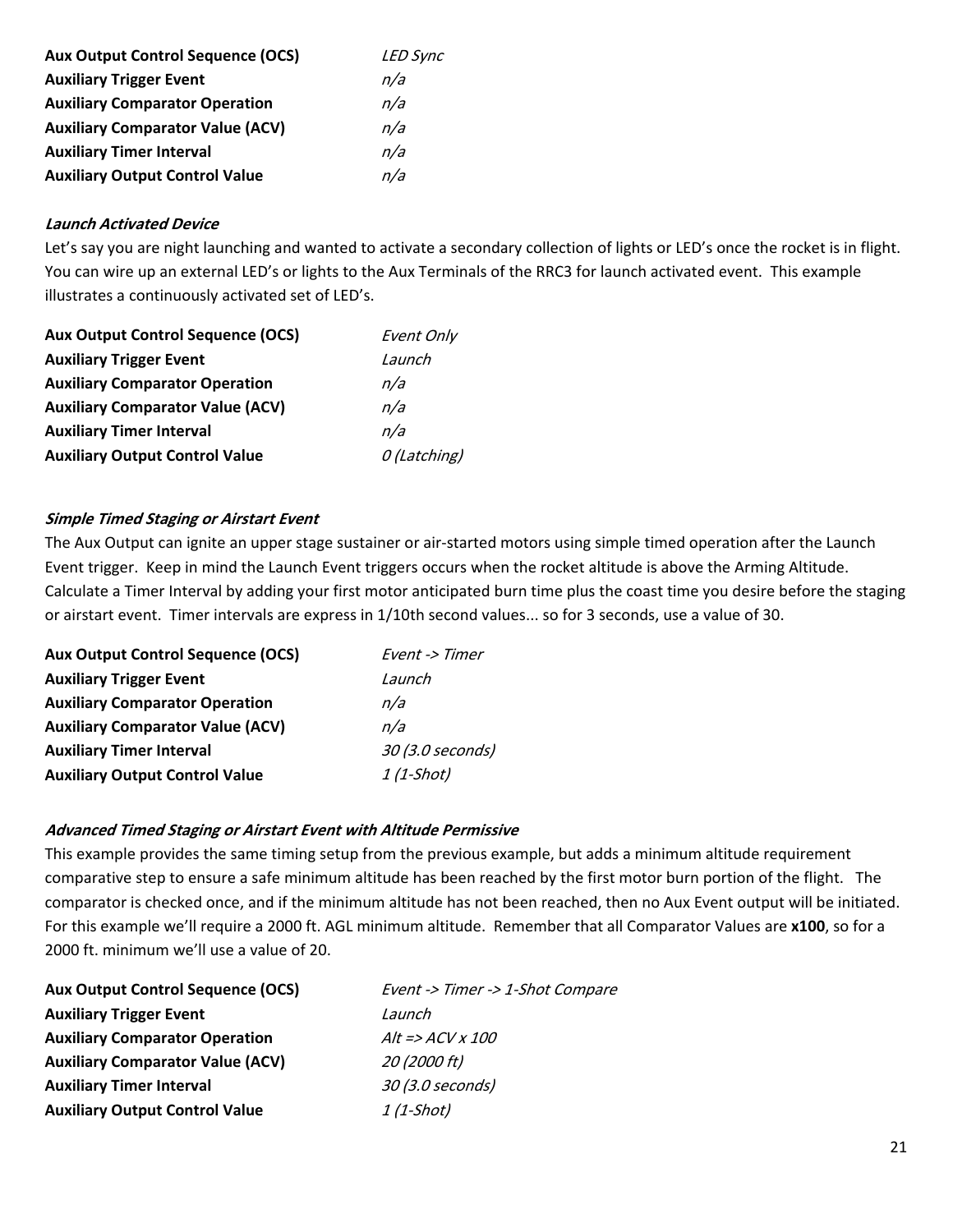### **Redundant Drogue Event or Post Apogee Payload Deployment**

You can activate a redundant pyro event as a backup for your drogue, or activate or deploy a payload after the apogee of your flight has been reached. Timer intervals are express in 1/10th second values... so for our 5 second example, we'll use a value of 50.

| <b>Aux Output Control Sequence (OCS)</b> | Event -> Timer   |
|------------------------------------------|------------------|
| <b>Auxiliary Trigger Event</b>           | Apogee           |
| <b>Auxiliary Comparator Operation</b>    | n/a              |
| <b>Auxiliary Comparator Value (ACV)</b>  | n/a              |
| <b>Auxiliary Timer Interval</b>          | 50 (5.0 seconds) |
| <b>Auxiliary Output Control Value</b>    | 1 (1-Shot)       |

## **Elevation Based Payload Deployment or Main Backup Event**

The RRC3 can actively monitor altitude after the Apogee or the Main event, and activate the Aux Output when a specific descent altitude level has been reached. We'll illustrate a backup Main Event using an assumed 1500 ft AGL Main event , and a backup altitude of 1000 ft AGL.

| <b>Aux Output Control Sequence (OCS)</b> | Event -> Loop Comparator |
|------------------------------------------|--------------------------|
| <b>Auxiliary Trigger Event</b>           | Main                     |
| <b>Auxiliary Comparator Operation</b>    | $Alt \le ACV \times 100$ |
| <b>Auxiliary Comparator Value (ACV)</b>  | 10 (1000 ft)             |
| <b>Auxiliary Timer Interval</b>          | n/a                      |
| <b>Auxiliary Output Control Value</b>    | $1(1-Short)$             |
|                                          |                          |

### **Landing Locator Beacon**

This example allows you to operate a loud piezo or horn with a "pulsed" beep once the rocket has touched down to assist you in location and recovery operations. The Aux Output will activate the horn for 1 second, pause 5 seconds, and then repeat. Recall that the repeat interval of the Aux Output is the Aux Output Control Value ‐ 1, so for a 5 second repeat, we use a value of 6.

| <b>Aux Output Control Sequence (OCS)</b> | Event Only           |
|------------------------------------------|----------------------|
| <b>Auxiliary Trigger Event</b>           | Landing              |
| <b>Auxiliary Comparator Operation</b>    | n/a                  |
| <b>Auxiliary Comparator Value (ACV)</b>  | n/a                  |
| <b>Auxiliary Timer Interval</b>          | n/a                  |
| <b>Auxiliary Output Control Value</b>    | 6 (Repeat 5 seconds) |

# **RRC3 Operational and Calculatory Reference Section**

This section of the manual covers all the underlying operations and calculation methods employed by the RRC3.

# Onboard Flash Data Storage Methods

All pressure data captured by the RRC3 is stored at 20 Hz. While the rocket sits on the pad, it continuously updates the "floor" (or launch) altitude using a running average method.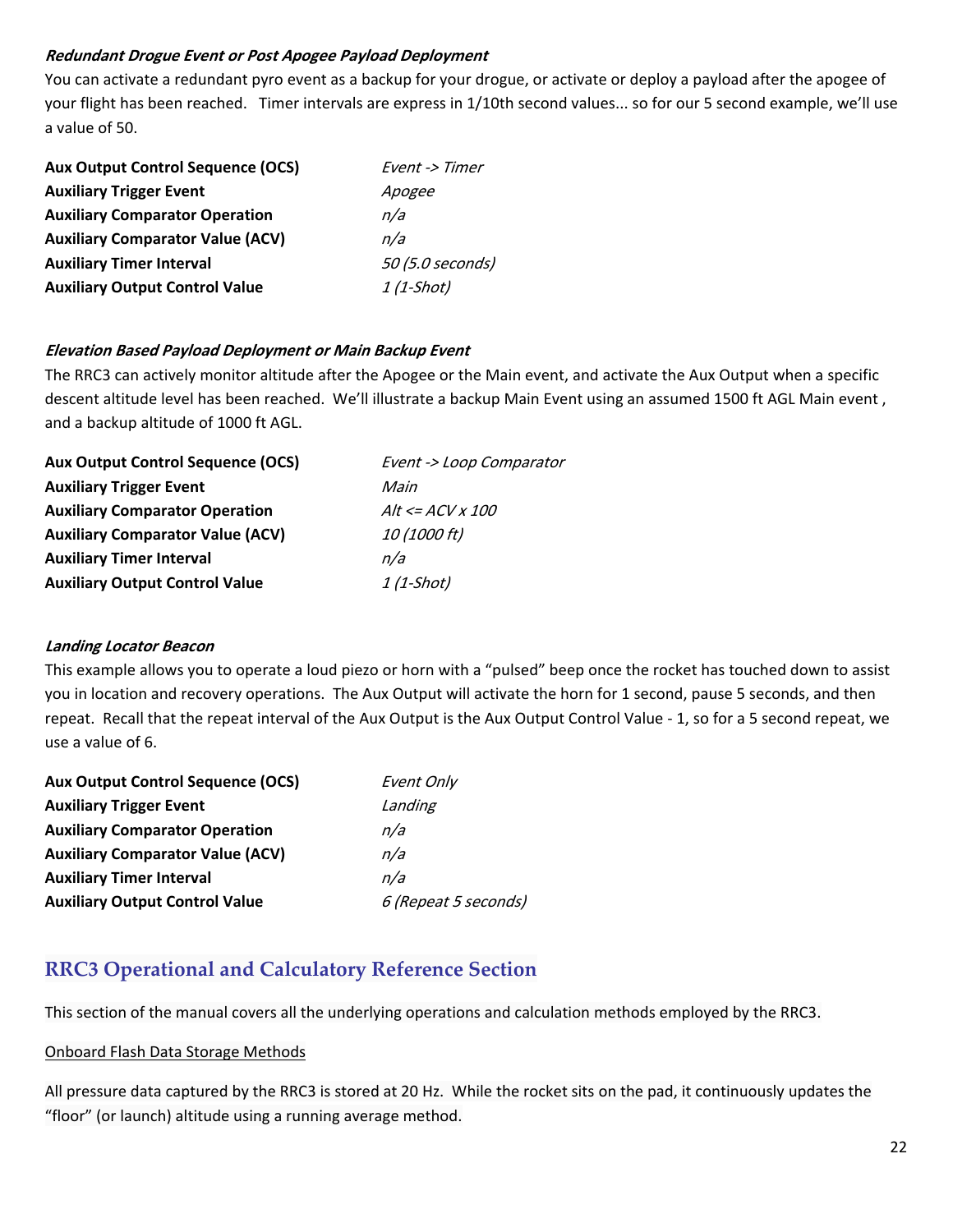Once the altimeter has reached its "Arming Altitude" (ie. rocket is launched), it will write a 1 second (20 sample) pre‐launch ring buffer to flash memory to capture its pre‐launch pressure data.

Temperature Data and Battery Voltage Data is recorded to flash memory at 1 Hz rates. These are instantaneous 1 Hz snapshots. The exception to this snapshot sampling method is applied to the Battery Voltage during the Drogue and Main events. The RRC3 performs a 20 Hz "low voltage" sample during the duration of these events and records this low voltage value. Because the sampling is asynchronous to the 20Hz baro data and event overlay, there may be some offset in timing when observing the low voltage value in relation to a given event.

#### Pressure Altitude Conversion

The RRC3 and the mDACS software both employ the NOAA "Pressure Altitude" calculation method to convert air pressure to an equivalent altitude. The formula is as follows:

$$
h_{alt} = \left(1 - \left(\frac{P_{sta}}{1013.25}\right)^{0.190284}\right) \times 145366.45
$$

The web reference can be found here:

http://www.srh.noaa.gov/images/epz/wxcalc/pressureAltitude.pdf

#### mDACS Geopotential Altitude Conversion

If you have accurate temperature for your ambient launch conditions and for your apogee temperatures and you know accurate ambient launch humidity conditions, you can apply the same Geopotential Altitude calculus used by NOAA radiosondes. The temperature data is interpolated linearly from launch to apogee and back down, and the humidity is applied as a constant throughout all the calculations. The Geopotential references can be in the Federal Meteorological Handbook No. 3, Appendix D.

The web reference can be found here: http://www.ofcm.gov/fmh3/pdf/12‐app‐d.pdf

#### mDACS Flight Simulator Pressure Conversion

When the Flight Simulator runs, it feeds a 20 Hz stream of pressure data to the RRC3 in lieu of using the onboard pressure sensor. The simulation altitude to pressure conversion uses the NOAA Station Pressure calculation using a standard 29.92 in Hg sea-level reference ( $Pa$ ) as shown in the following formula:

$$
P_{stn} = P_a \times \left(\frac{(288 - 0.0065 \times h_m)}{288}\right)^{5.2561}
$$